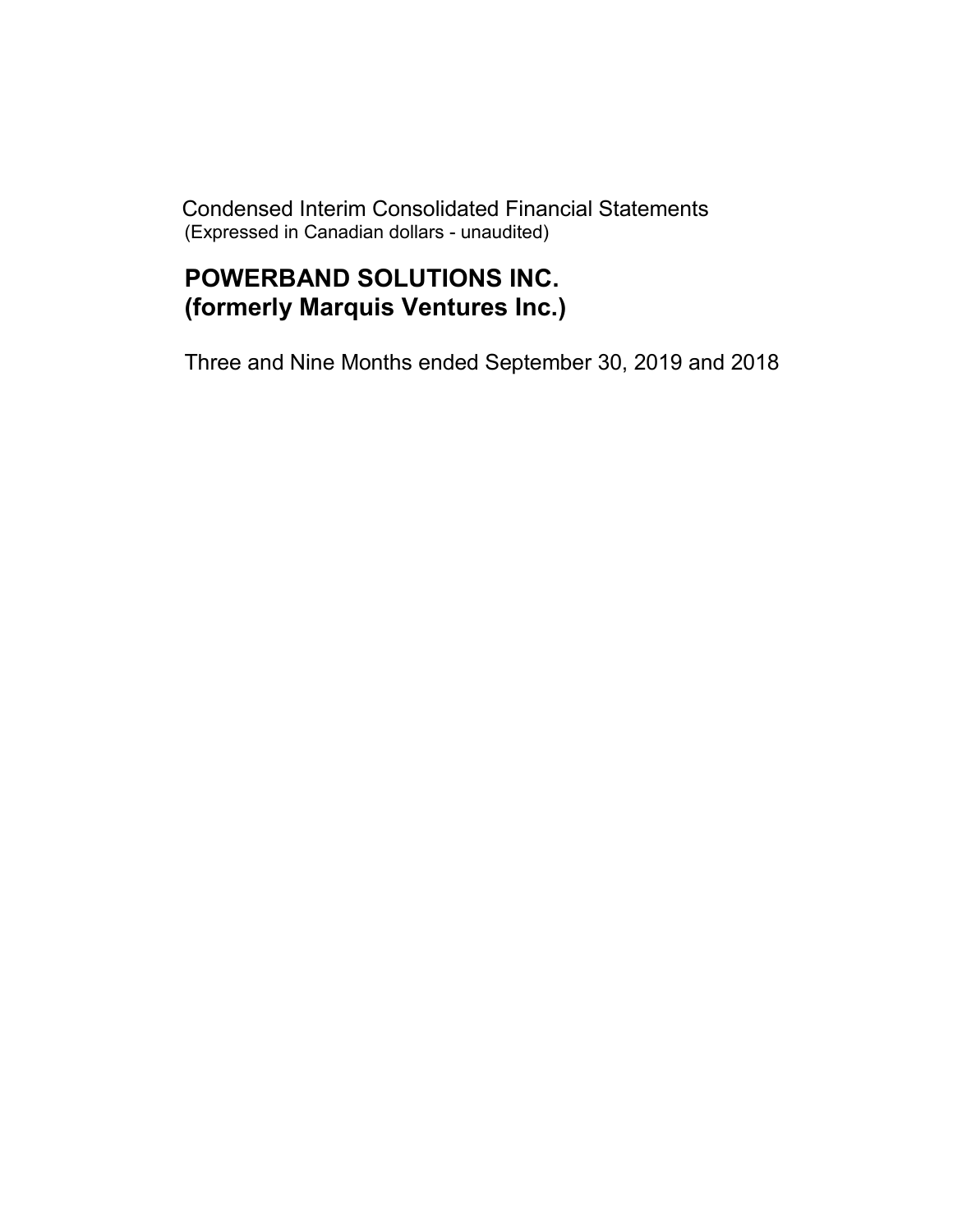#### **Management's Comments on Unaudited Financial Statements**

The accompanying unaudited condensed interim financial statements of Powerband Solutions Inc. (formerly Marquis Ventures Inc.) (the "Company") for the three and nine months ended September 30, 2019 and 2018 have been prepared by management and approved by the Board of Directors of the Company.

These financial statements have not been reviewed by the Company's external auditors.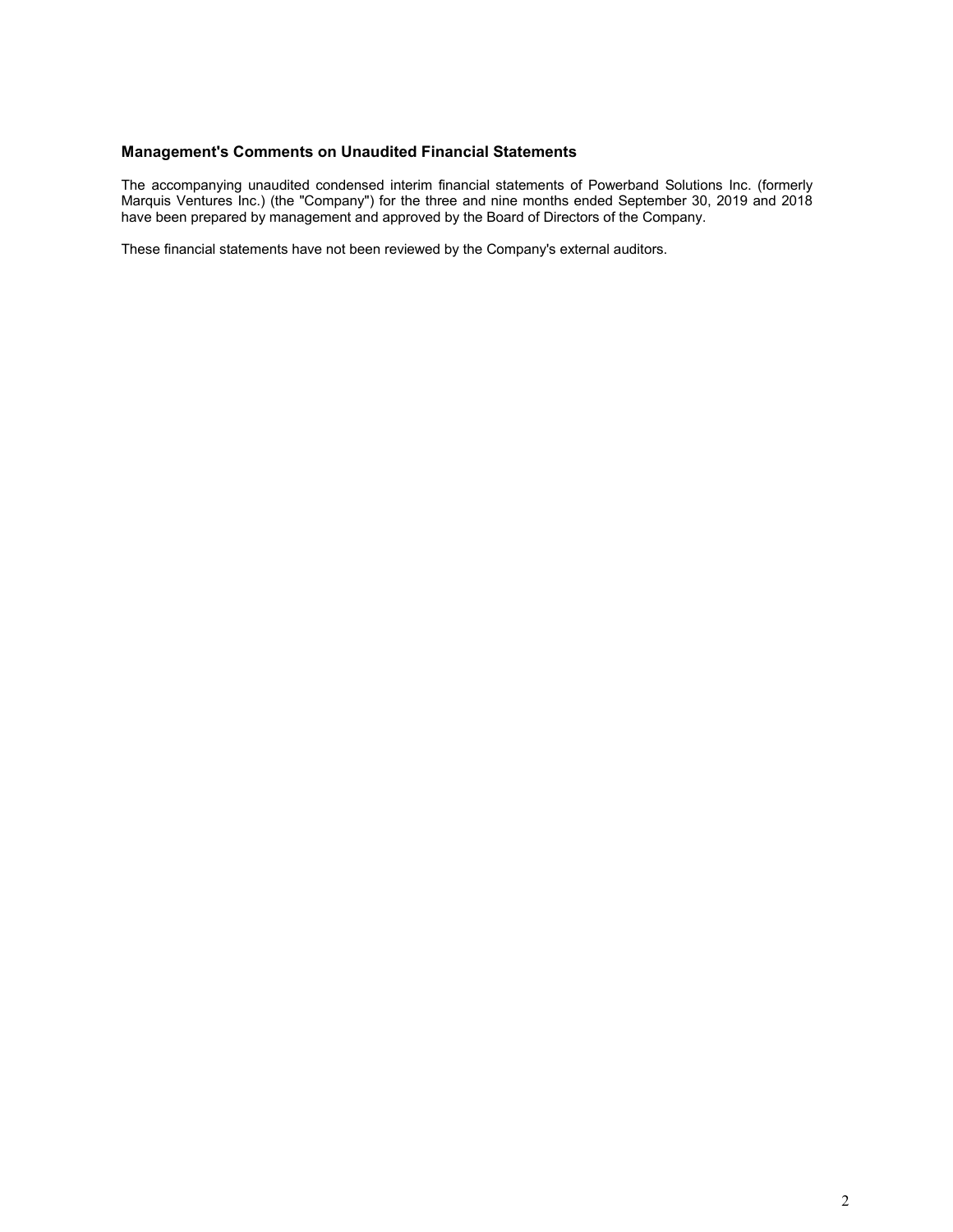### **POWERBAND SOLUTIONS INC**

### **(formerly Marquis Ventures Inc.) Condensed Interim Consolidated Statements of Financial Position (Expressed in Canadian dollars - unaudited)**

| Total shareholders' equity (deficiency)                                                               | (399, 440)<br>424,063 | 2,458,924      |
|-------------------------------------------------------------------------------------------------------|-----------------------|----------------|
| Currency translation difference<br>Non-controlling interest                                           | (605, 420)            |                |
| Deficit                                                                                               | (15,002,515)          | (11, 766, 408) |
| Reserve (Note 11)                                                                                     | 1,379,322             | 1,353,751      |
| Obligation to issue shares                                                                            | 171,000               | 1,091,360      |
| Share capital (Note 11)                                                                               | 14,881,116            | 11,780,221     |
| Shareholders' equity (deficiency)                                                                     |                       |                |
|                                                                                                       |                       |                |
| <b>Total liabilities</b>                                                                              | 8,985,421             | 1,216,919      |
| <b>Total long-term liabilities</b>                                                                    | 4,944,479             | 346,936        |
| Lease liability - long term portion (Note 17)<br>Due to related parties - long term portion (Note 12) | 4,944,479             | 346,936        |
|                                                                                                       |                       |                |
| <b>Total current liabilities</b>                                                                      | 4,040,942             | 869,983        |
| Due to related parties - current portion (Note 12)                                                    | 2,158,826             | 169,286        |
| Lease liability - current portion (Note 17)                                                           | 468,916               |                |
| Federal development loan (Note 10)                                                                    |                       | 18,175         |
| Accounts payable and accrued liabilities (Note 9)                                                     | 1,413,200             | 682,522        |
| <b>LIABILITIES AND SHAREHOLDERS' EQUITY</b><br><b>Current</b>                                         |                       |                |
|                                                                                                       |                       |                |
| <b>Total assets</b>                                                                                   | 9,409,484             | 3,675,843      |
| Property, plant and equipment (Note 8)<br>Right of use asset (Note 16)                                | 338,555<br>4,440,249  |                |
| Goodwill (Note 6)                                                                                     | 267,290               |                |
| Intangible assets (Note7)                                                                             | 2,242,201             | 1,420,832      |
| Interest in joint venture (Note 5)                                                                    | 614,402               | 1,071,335      |
| <b>Long Term</b>                                                                                      |                       |                |
|                                                                                                       | 1,506,787             | 1,183,676      |
| Prepaid expenses                                                                                      | 197,480               | 225,000        |
| Investment tax credits receivable (Note 18)                                                           | 2,942                 |                |
| Deposit (Note 4)                                                                                      | 267,260               | 272,840        |
| <b>HST</b> recoverable                                                                                | 197,342               | 370,141        |
| Trade receivables (Note 13)                                                                           | 670,631               | 4,208          |
| Cash                                                                                                  | 171,132               | 311,487        |
| <b>ASSETS</b><br><b>Current</b>                                                                       |                       |                |
|                                                                                                       | \$                    | \$             |
|                                                                                                       | 2019                  | 2018           |
|                                                                                                       | September 30,         | December 31,   |
|                                                                                                       | As at                 | As at          |

# **Approved on behalf of the Board of Directors:**

Director, Kelly Jennings

*"Kelly Jennings "Ivan Buzbuzian"*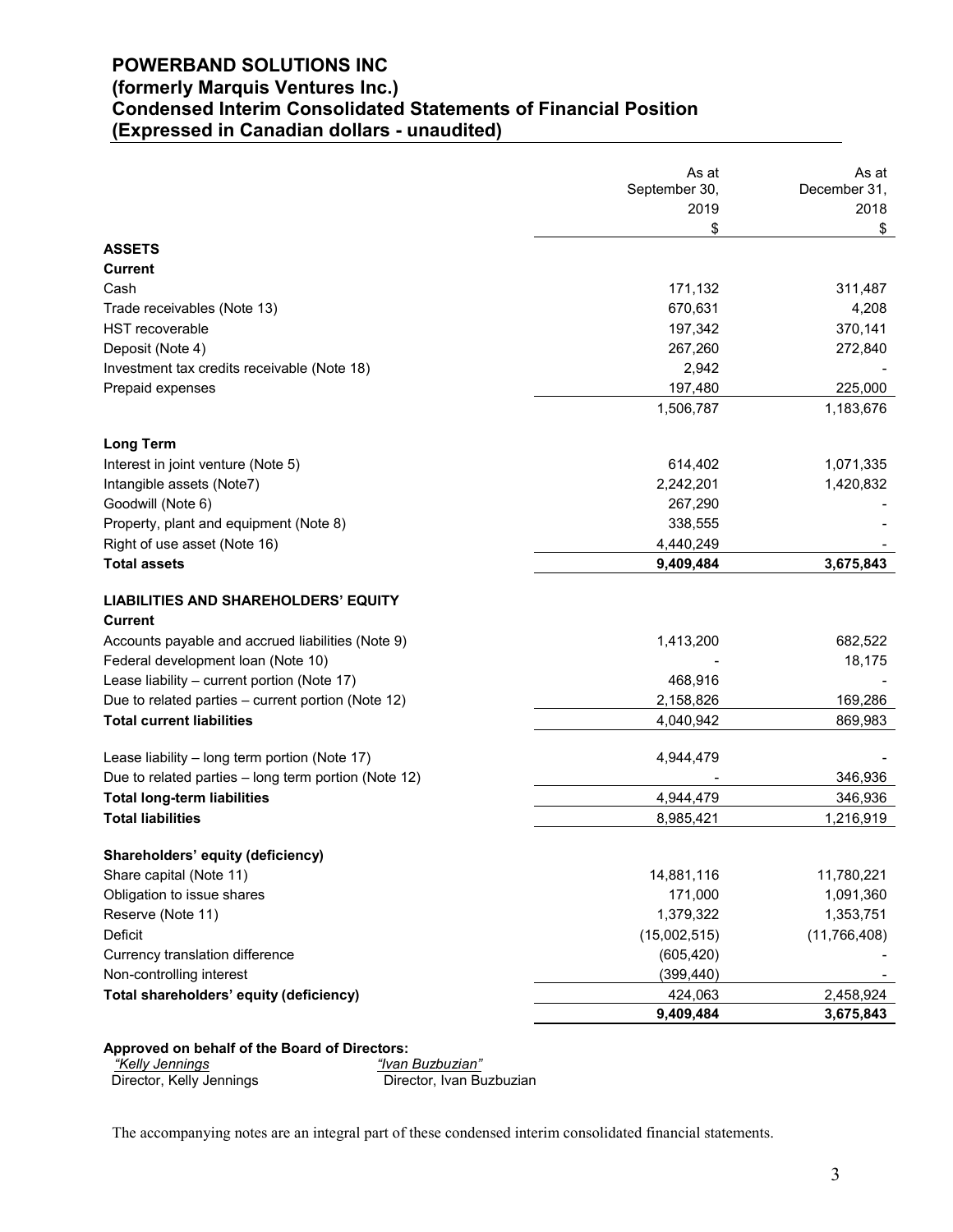### **POWERBAND SOLUTIONS INC.**

# **(formerly Marquis Ventures Inc.)**

## **Condensed Interim Consolidated Statements of Loss and Comprehensive Loss (Expressed in Canadian dollars - unaudited)**

|                                               | For the three month period<br>ended |                                                                 | For the nine month period<br>ended |                 |
|-----------------------------------------------|-------------------------------------|-----------------------------------------------------------------|------------------------------------|-----------------|
|                                               | 2019                                | September 30, September 30, September 30, September 30,<br>2018 | 2019                               | 2018            |
| <b>Revenue</b>                                | \$<br>461,116                       | \$<br>139,369                                                   | \$<br>1,581,814                    | \$<br>244,393   |
| Cost of goods sold                            | 28,100                              |                                                                 | 278,555                            |                 |
| <b>Gross Margin</b>                           | 433,016                             | 139,369                                                         | 1,303,259                          | 244,393         |
| <b>Expenses</b>                               |                                     |                                                                 |                                    |                 |
| Accretion (Note 16)                           | 275,375                             | 52,366                                                          | 350,215                            | 157,098         |
| Amortization of intangible assets (Note 7)    | 180,798                             |                                                                 | 486,480                            |                 |
| Amortization of tangible assets (Note 8)      | 748,591                             | 83,553                                                          | 782,707                            | 222,804         |
| Interest and bank charges                     | 14,208                              | 12,371                                                          | 28,390                             | 46,405          |
| Consulting fees                               | 273,565                             | 263,110                                                         | 742,004                            | 1,265,350       |
| Foreign exchange (gain)/loss                  | (9,767)                             |                                                                 | 38,424                             |                 |
| Insurance                                     | 29,480                              | 21,584                                                          | 35,419                             | 62,059          |
| <b>Investor Relations</b>                     | 2,850                               | 10,000                                                          | 89,348                             | 89,288          |
| Office                                        | 77,475                              | 7,320                                                           | 125,112                            | 35,817          |
| Professional fees                             | 78,562                              | 140,395                                                         | 286,519                            | 384,985         |
| Regulatory fees                               | 29,927                              | 30,248                                                          | 80,979                             | 108,188         |
| Rent expense                                  |                                     | 26,160                                                          |                                    | 48,069          |
| Sales and marketing                           | 95,913                              | 134,919                                                         | 255,693                            | 1,139,804       |
| Salaries and wages                            | 875,861                             | 88,341                                                          | 1,191,606                          | 593,844         |
| Share based compensation (Note 11)            |                                     |                                                                 | 235,571                            | 654,199         |
| Software development                          | 2,219                               | 35,564                                                          | 9,108                              | 165,896         |
| <b>Utilities</b>                              | 26,282                              |                                                                 | 26,282                             |                 |
| Telephone                                     | 6,643                               | 8,765                                                           | 15,912                             | 20,499          |
| Travel                                        | 20,900                              | 59,685                                                          | 91,309                             | 337,066         |
| <b>Total expenses</b>                         | 2,728,882                           | 974,381                                                         | 4,871,078                          | 5,331,371       |
| <b>Other items</b>                            |                                     |                                                                 |                                    |                 |
| Listing expense                               |                                     |                                                                 |                                    | (532, 846)      |
| Loss attributed to non-controlling interest   | 754,639                             |                                                                 | 754,639                            |                 |
| Interest in joint venture                     | (214, 761)                          |                                                                 | (422, 925)                         |                 |
| <b>Net Loss</b>                               | \$<br>1,755,988                     | \$<br>835,012                                                   | \$<br>3,236,105                    | \$<br>5,619,824 |
| <b>Currency translation loss</b>              | 605,420                             | L,                                                              | 605,420                            | $\blacksquare$  |
| <b>Total Comprehensive loss</b>               | \$<br>2,361,408                     | \$<br>835,012                                                   | \$<br>3,841,525                    | \$<br>5,619,824 |
| Basic and diluted loss per share              | (0.01)                              | (0.01)                                                          | (0.01)                             | (0.01)          |
| Weighted average number of shares outstanding | 83,520,734                          | 54,745,342                                                      | 72,908,450                         | 50,494,674      |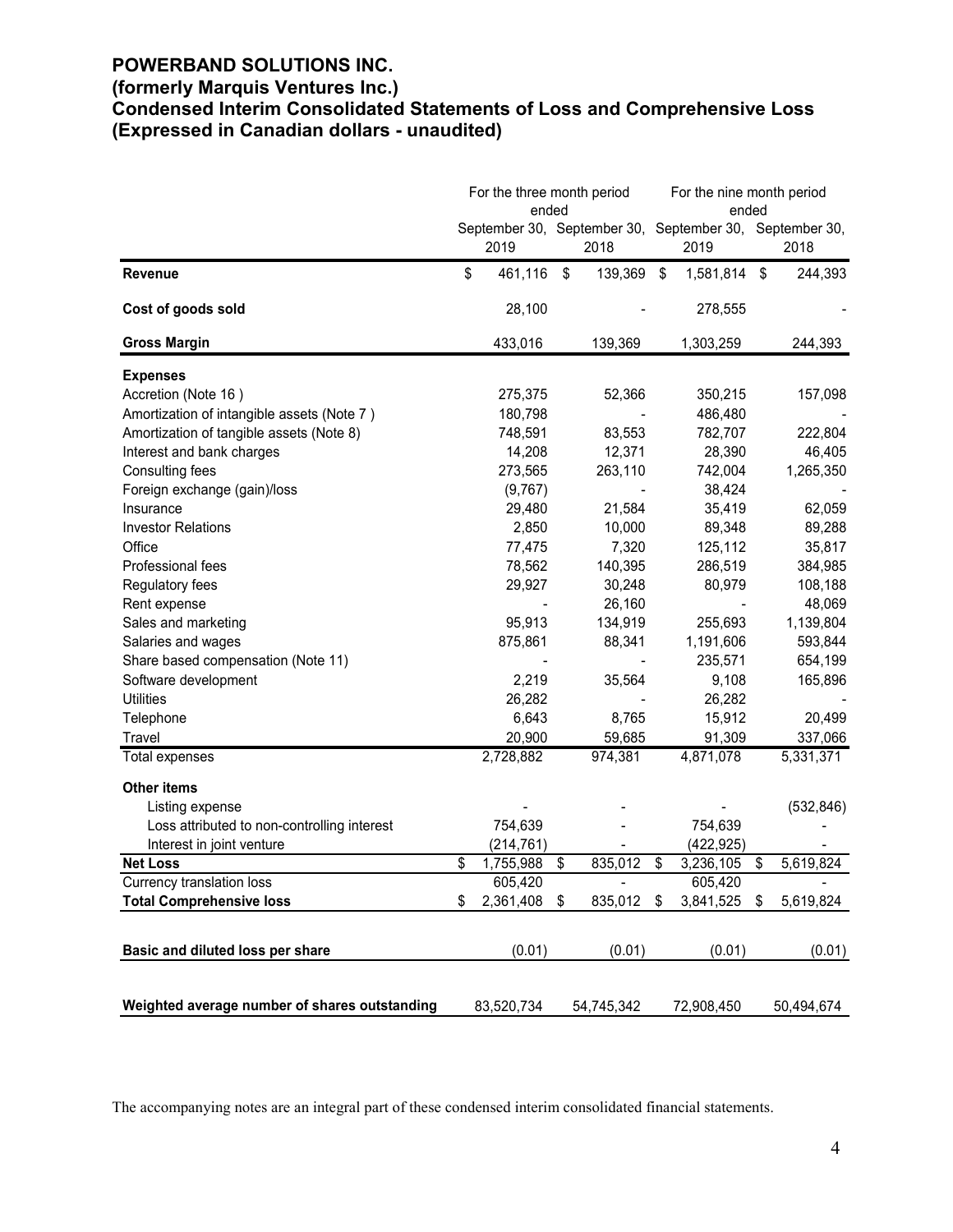### **POWERBAND SOLUTIONS INC. (formerly Marquis Ventures Inc.) Condensed Interim Consolidated Statements of Changes in Shareholders' Equity (Expressed in Canadian dollars - unaudited)**

|                                                                                                |           | Number of   |              |                          |                 |                                    |                                       |                |                      |
|------------------------------------------------------------------------------------------------|-----------|-------------|--------------|--------------------------|-----------------|------------------------------------|---------------------------------------|----------------|----------------------|
|                                                                                                |           | issued and  |              |                          |                 |                                    |                                       |                |                      |
|                                                                                                |           | outstanding | <b>Share</b> | Obligation to            |                 |                                    |                                       |                | <b>Total</b>         |
|                                                                                                |           | shares      | Capital      | <b>Issue Shares</b>      | <b>Reserves</b> | <b>Non-Controlling</b><br>Interest | Currency<br>translation<br>difference | <b>Deficit</b> | Shareholders' equity |
|                                                                                                | (Note)    | #           | \$           | \$                       | \$              | \$                                 | \$                                    | \$             | \$                   |
| Balance, December 31, 2017                                                                     |           | 24,207,648  | 3,870,244    |                          | 562,049         |                                    |                                       | (5, 191, 088)  | (758, 795)           |
| Private placements                                                                             |           | 28,825,194  | 8,833,436    |                          |                 |                                    |                                       |                | 8,833,436            |
| <b>Acquisition of Marquis</b><br>Ventures                                                      |           | 1,187,500   | 131,648      |                          |                 |                                    |                                       |                | 131,648              |
| Share issue costs                                                                              |           | 525,000     | (1,055,107)  |                          |                 |                                    |                                       |                | (1,055,107)          |
| Share based compensation                                                                       |           |             |              |                          | 654,199         |                                    |                                       |                | 654,199              |
| Loss for the period                                                                            |           |             |              |                          |                 |                                    |                                       | (4,784,957)    | (4,784,957)          |
| Balance, September 30, 2018                                                                    |           | 54,745,342  | 11,780,221   | $\overline{\phantom{a}}$ | 1,216,248       |                                    |                                       | (9,976,045)    | 3,020,424            |
| Balance, December 31, 2018                                                                     |           | 54,745,342  | 11,780,221   | 1,091,360                | 1,353,751       |                                    |                                       | (11, 766, 408) | 2,458,924            |
| Private placements                                                                             | (Note 10) |             |              | 832,000                  |                 |                                    |                                       |                | 832,000              |
| Debt to share conversion                                                                       | (Note 10) | 7,050,350   | 705,035      |                          |                 |                                    |                                       |                | 705,035              |
| Obligations to issue shares                                                                    |           |             |              | 171,000                  |                 |                                    |                                       |                | 171,000              |
| Issue of shares as<br>consideration for a business<br>combination, net of transaction<br>costs |           | 2,500,000   | 237,500      |                          |                 |                                    |                                       |                | 237,500              |
| Private placements                                                                             |           | 20,966,800  | 2,096,680    |                          |                 |                                    |                                       |                | 2,096,680            |
| Currency translation difference                                                                |           |             |              |                          |                 |                                    | (605, 420)                            |                | (605, 420)           |
| Non-controlling interest on                                                                    |           |             |              |                          |                 | 355,199                            |                                       |                | 355,199              |
| acquisition of subsidiary<br>Non-controlling interest July<br>18-September 30                  |           |             |              |                          |                 | (754, 368)                         |                                       |                | (754, 368)           |
| Share issue costs                                                                              |           |             | (148, 320)   |                          |                 |                                    |                                       |                | (148, 320)           |
| Share obligations converted to<br>shares                                                       |           |             |              | (1,923,360)              |                 |                                    |                                       |                | (1,923,360)          |
| Share based compensation                                                                       | (Note 10) | 3,000,000   | 210,000      |                          | 25,571          |                                    |                                       |                | 235,551              |
| Loss for the period                                                                            |           |             |              |                          |                 |                                    |                                       | (3,236,107)    | (3,236,107)          |
| Balance, September 30, 2019                                                                    |           | 88,262,492  | 14,881,116   | 171,000                  | 1,379,322       | (399, 439)                         | (605, 420)                            | (15,002,515)   | 424,064              |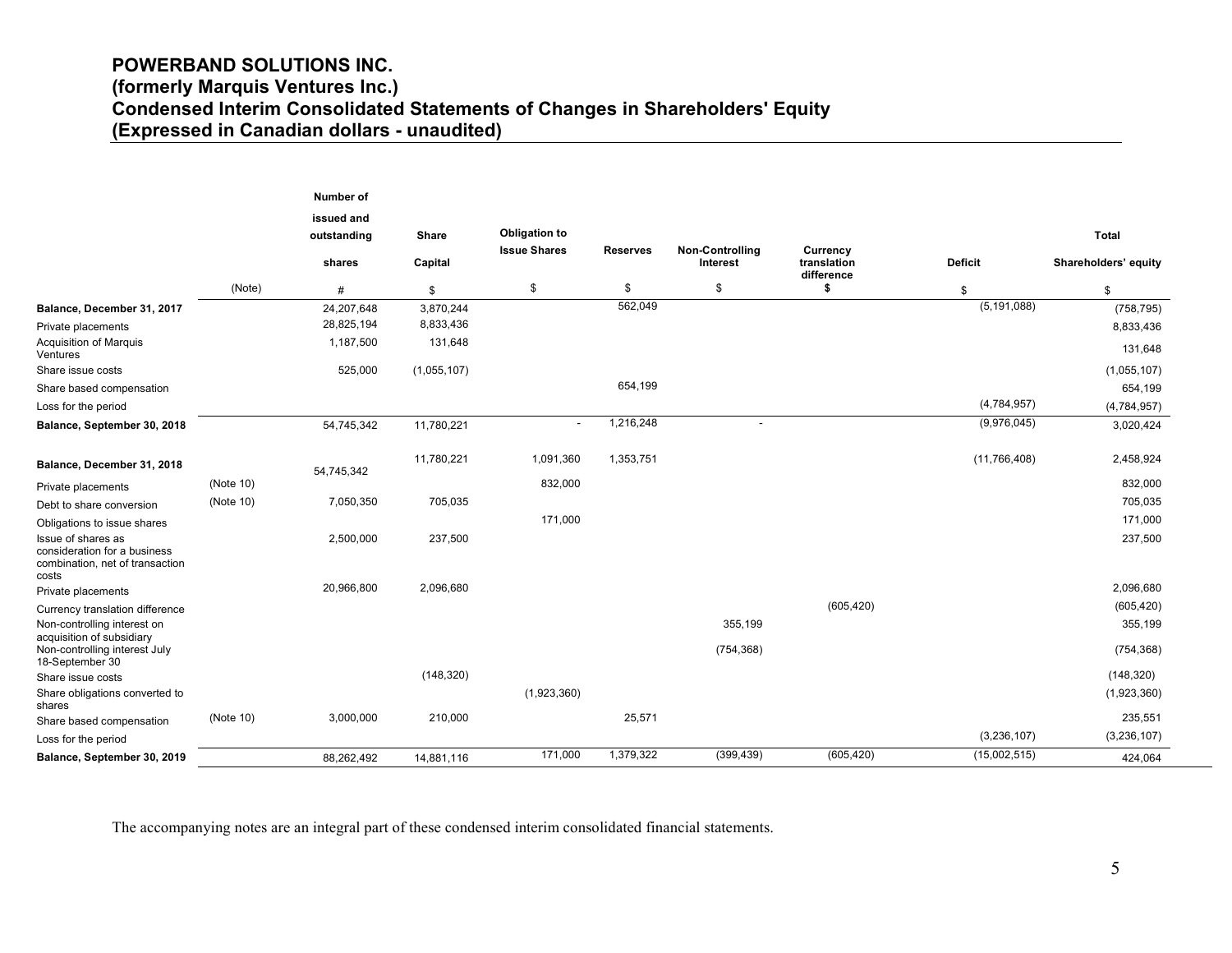### **POWERBAND SOLUTIONS INC. (formerly Marquis Ventures Inc.) Condensed Interim Consolidated Statements of Cash Flows (Expressed in Canadian dollars - unaudited)**

| For the nine months ended                            | September 30, 2019<br>S | September 30,<br>2018 \$ |
|------------------------------------------------------|-------------------------|--------------------------|
| <b>CASH FLOWS FROM OPERATING ACTIVITIES</b>          |                         |                          |
| Net Loss                                             | (3,236,107)             | \$ (5,619,824)           |
| Items not affecting cash:                            |                         |                          |
| Amortization of intangible assets                    | 486,480                 | 222,804                  |
| Amortization of tangible assets                      | 782,707                 |                          |
| Accretion on Ioan                                    |                         | 157,098                  |
| Accretion on lease                                   | 350,215                 |                          |
| Fair value of shares issued to Marquis Shareholders  |                         | 131,648                  |
| Foreign exchange (gain) loss                         | 38,424                  |                          |
| Interest expense                                     |                         | 39,707                   |
| Share based compensation                             | 235,571                 | 654,199                  |
| Share of results of joint venture                    | 422,925                 |                          |
| Changes in non-cash working capital items:           |                         |                          |
| Trade receivables                                    | (666, 423)              | (107, 264)               |
| Income tax credit receivable                         | (2,942)                 |                          |
| Goodwill                                             | (267, 290)              | (60,000)                 |
| <b>HST</b> recoverable                               | 172,799                 | (241, 139)               |
| Prepaid expenses                                     | 27,520                  | (174, 227)               |
| Federal development loan                             | (18, 175)               | (65, 934)                |
| Right of use                                         | (5, 153, 249)           |                          |
| Lease liability                                      | 5,134,489               |                          |
| Accounts payable and accrued liabilities             | 730,678                 | 496,242                  |
| Net cash used in operating activities                | (962, 378)              | (4,566,690)              |
| <b>CASH FLOWS FROM INVESTING ACTIVITIES</b>          |                         |                          |
| Refundable deposit                                   | 5,580                   | (258, 420)               |
| Intangible asset additions (Note 6)                  | (1,307,848)             | (258, 420)               |
| Acquisition of controlling interest in Musa (Note 6) | (391, 590)              |                          |
| Net cash used in investing activities                | (1,693,858)             | (516, 840)               |
| <b>CASH FLOWS FROM FINANCING ACTIVITIES</b>          |                         |                          |
| Gross proceeds from issuance of shares               | 1,090,284               | 8,675,939                |
| Share issuance costs                                 | (148, 320)              | (894, 607)               |
| Net (payments)/advances (to)/ from shareholders      | 1,573,917               | (1,529,015)              |
| Net cash received from financing activities          | 2,515,881               | 6,252,317                |
|                                                      |                         |                          |
| Net change in cash                                   | (140, 355)              | 1,168,787                |
| Cash, beginning of the period                        | 311,487                 | 269,005                  |
| <b>CASH, END OF THE PERIOD</b>                       | 171,132                 | 1,437,792                |
| Supplemental cash flow information:                  |                         |                          |
| Finder's Fees                                        |                         | \$157,500                |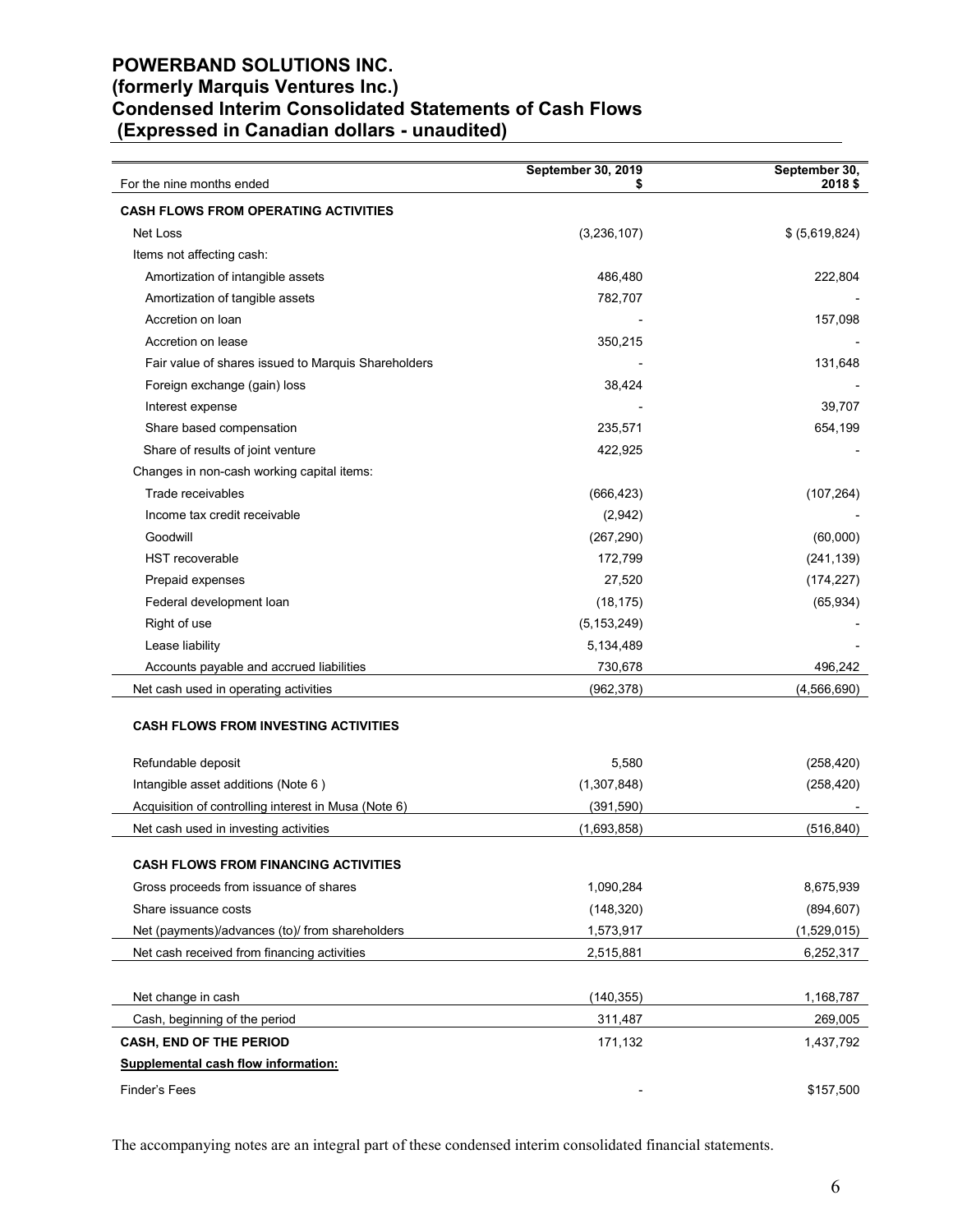### **1. NATURE OF OPERATIONS AND GOING CONCERN**

Powerband Solutions Inc. (formerly Marquis Ventures Inc.) ("Powerband Solutions" or the "Company") was incorporated under the Business Corporations Act (British Columbia) on September 29, 2009. The Company's head office is located in Suite 225, 3385 Harvester Road, Burlington, Ontario, L7N 3N2. The registered office is located at Suite 1700, 666 Burrard Street, Vancouver, BC, Canada V6C 2X8. The Company develops, markets and sells access to online auction software for used vehicles, which includes real time appraisal services, market information and financing solutions. In February 2018, the Company completed the acquisition of Powerband Global Dealer Services Inc. ("PGDSI"), a private Ontario-based company. In connection with the acquisition, the Company changed its name to Powerband Solutions Inc. For accounting purposes, the acquisition of PGDSI was treated as a reverse takeover acquisition as the shareholders of PGDSI acquired control of the consolidated entity.

These consolidated financial statements ("financial statements") have been prepared on the basis of accounting principles applicable to a going concern, which assumes that the Company will realize its assets and discharges its liabilities in the normal course of business. The Company incurred a loss of \$2,361,408 during the quarter ended September 30, 2019 (September 30, 2018 - \$835,012), and as of that date, the Company had a deficit of \$15,002,515 (September 30, 2018 - \$10,810,912).

The continuity of the Company's operations is dependent on raising future financings for working capital. Management believes that it will be able to secure the necessary financing through shareholders loans and the issuance of new equity or debt instruments. However, there is no assurance that the Company will be successful in these actions. There can be no assurance that adequate financing will be available or available at terms favorable to the Company. Should it be determined that the Company is no longer a going concern, adjustments which could be significant, could be required to the carrying value of the assets and liabilities. These financial statements do not reflect any adjustments to the carrying value of the assets or liabilities or any impact on the statements of loss and comprehensive loss, and statement of financial position classifications that would be necessary should the going concern assumption not be appropriate. These factors indicate the existence of material uncertainties that may cast significant doubt as to the Company's ability to continue as a going concern.

These financial statements are prepared in accordance with International Financial Reporting Standards ("IFRS"), on a going concern basis, which presume the realization of assets and discharge of liabilities in the normal course of business for the foreseeable future. In assessing whether the going concern assumption is appropriate, management takes into account all available information about the future, which is at least, but not limited to, twelve months from the end of the reporting period.

These consolidated financial statements were approved by the Board of Directors for issuance on November 29, 2019.

### **2. BASIS OF PREPARATION**

#### **a) Statement of compliance**

These unaudited condensed interim financial statements, including comparatives have been prepared using accounting policies consistent with International Financial Reporting Standards ("IFRS") and in accordance with International Accounting Standard ("IAS") 34 "Interim Financial Reporting". These financial statements should be read in conjunction with the Company's audited financial statements for the year ended December 31, 2018, available on www.sedar.com.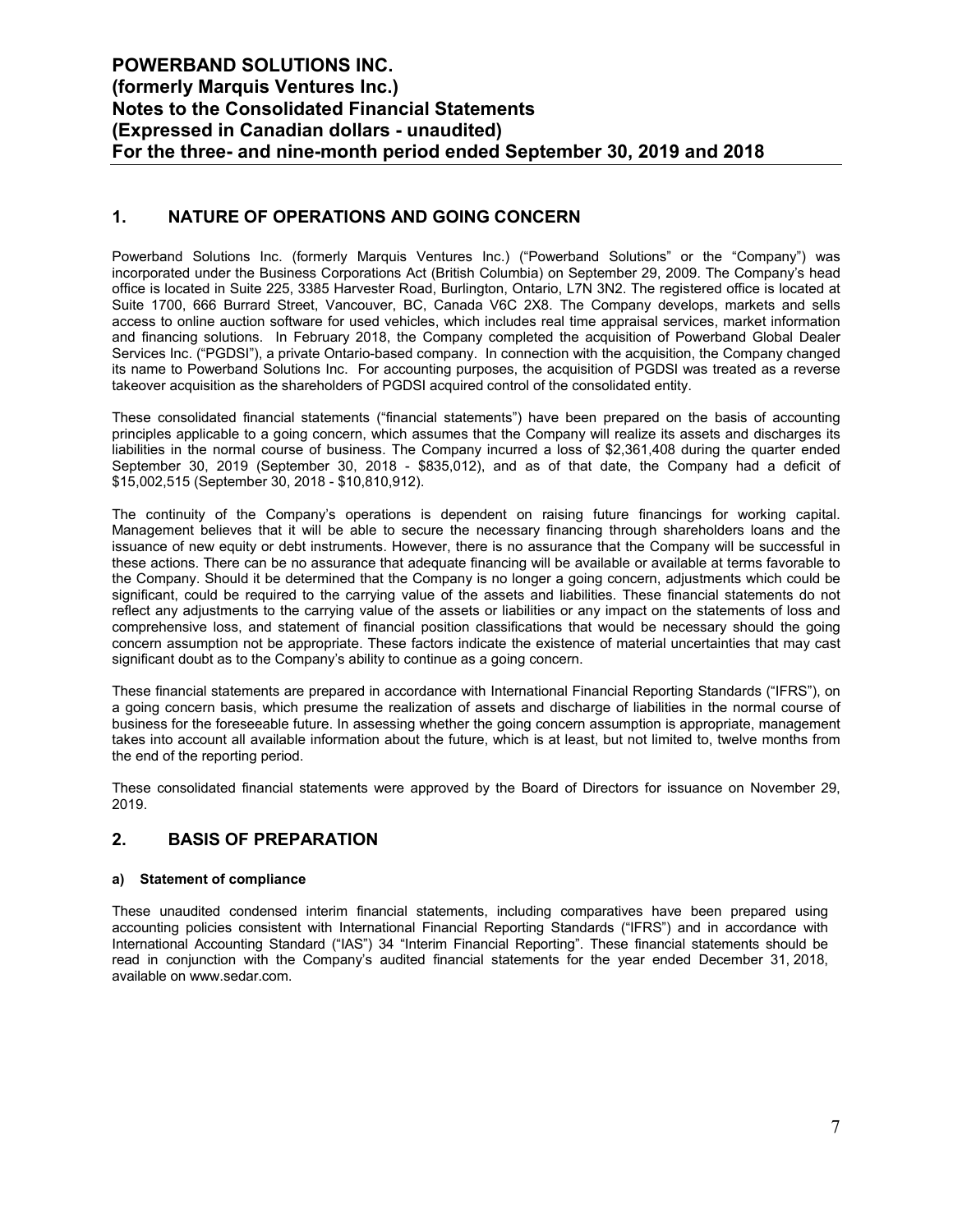### **2. BASIS OF PREPARATION (continued)**

#### b) **Basis of consolidation**

The consolidated financial statements of Powerband Solutions Inc. include the accounts of the Company and its wholly owned subsidiaries:

- i. Powerband Global Dealer Services Inc. (100% owned, incorporated in Canada);<br>ii. Powerband Solutions US Inc. (100% owned. incorporated in the United States);
- Powerband Solutions US Inc. (100% owned, incorporated in the United States); and
- iii. 1070879 BC Ltd. (100% owned, incorporated in Canada)
- iv. Musa Holdings LLC (60% owned, incorporated in the United States)

The above subsidiaries are directly controlled by the Company and are fully consolidated. All intercompany balances, transactions and income are eliminated.

#### **c) Basis of measurement**

These unaudited condensed interim financial statements have been prepared on a historical costs basis except for financial instruments classified as financial instruments at fair value through profit or loss, which are stated at their fair value. In addition, these financial statements have been prepared using the accrual basis of accounting.

These unaudited condensed interim financial statements are presented in Canadian dollars, which is also the Company's functional currency.

#### **d) Functional and presentation currency**

Items included in the financial statements are measured using the currency of the primary economic environment in which the entity operates (the "functional currency"). The Corporation's functional currency is the Canadian dollar. These financial statements are presented in Canadian dollars ("CAD"), which is the Corporation's presentation currency.

#### **3. SIGNIFICANT ACCOUNTING POLICIES**

These unaudited condensed interim financial statements have been prepared according to the same accounting policies and are subject to the same areas of judgement, measurement estimates and uncertainties as those disclosed in Note 3 of the Company's audited financial statements for the year ended December 31, 2018.

#### **Recently adopted accounting standards**

The Company has adopted IFRS 16 – Leases, which is effective for annual reporting periods beginning on or after January 1, 2019. Previously, the Company classified leases as operating or finance leases based on IAS 17 Leases.

The Company has applied IFRS 16 in accordance with the modified retrospective approach only to contracts that were previously identified as leases. Contracts that were not identified as leases under previous standards were not reassessed for whether there is a lease. Therefore, the definition of a lease under IFRS 16 was applied only to contracts entered into or changed on or after January 1, 2019. The Company has determined that there is no change to the comparative periods required as a result of the adoption of this standard. On initial application, for leases previously classified as operating leases under IAS 17, the Company has elected to record right-of-use assets based on the corresponding lease liability. As such, as at January 1, 2019, the Company recorded lease obligations of \$315,771 and right-of-use assets of \$315,771, with no net impact on deficit.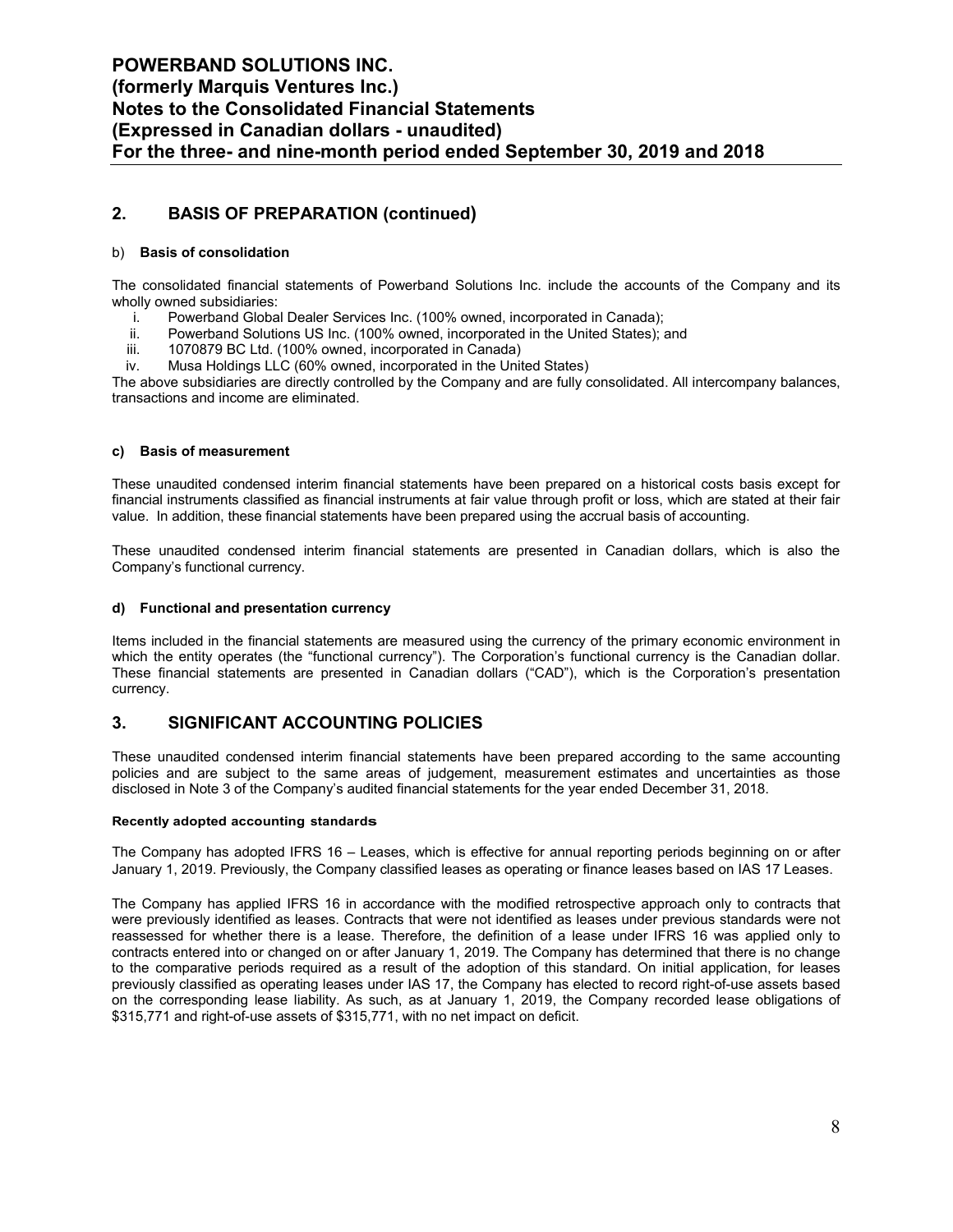### **3. SIGNIFICANT ACCOUNTING POLICIES (continued)**

When measuring lease liabilities for those leases previously classified as operating leases under IAS 17, the Company discounted future lease payments using its incremental borrowing rate as at January 1, 2019. The weighted-average rate applied is 20%.

The Company has elected to apply the practical expedient on facility leases, not to separate non-lease components from lease components, and instead account for each lease component and any associated non-lease components as a single lease component

The Company's accounting policy for leases under IFRS 16 is as follows:

At inception of a contract, the Company assesses whether a contract is, or contains, a lease. Contracts that convey the right to control the use of an identified asset for a period of time in exchange for consideration are accounted for as leases giving rise to right-of-use assets.

At the commencement date, a right-of-use asset is measured at cost, where cost comprises: (a) the amount of the initial measurement of the lease liability; (b) any lease payments made at or before the commencement date, less any lease incentives received; (c) any initial direct costs incurred by the Company; and (d) an estimate of costs to be incurred by the Company in dismantling and removing the underlying asset, restoring the site on which it is located or restoring the underlying asset to the condition required by the terms and conditions of the lease.

A lease liability is initially measured at the present value of the unpaid lease payments discounted using the interest rate implicit in in the lease or if that rate cannot be reliably determined, the Company's incremental borrowing rate. Subsequently, the Company measures a lease liability at amortized cost using the effective interest method. It is then remeasured to reflect revised in-substance fixed lease payments. Except where the costs are included in the carrying amount of another asset, the Company recognizes in profit or loss (a) the interest on a lease liability and (b) variable lease payments not included in the measurement of a lease liability in the period in which the event or condition that triggers those payments occurs. The Company subsequently measures a right-of-use asset at cost less any accumulated depreciation and any accumulated impairment losses; and adjusted for any re-measurement of the lease liability. Right-of-use assets are depreciated over the shorter of the asset's useful life and the lease term.

#### **4. DEPOSIT**

On July 18th, 2018 the Company signed a Letter of Intent with Zoom Blockchain Solutions Inc. to establish a disruptive automotive-related blockchain and application technologies solution. The joint venture will develop a blockchain powered mobile application to buy and sell cars. As part of the transaction a deposit of \$200,000 United States dollars was made by the Company. No substantive development work has taken place yet.

#### **5. INTEREST IN JOINT VENTURE**

In November 2018 the Company executed a Definitive Agreement to establish a partnership named D2D Automotive Auction ("D2DAA") through the formation of a new United States based limited liability corporation, owned equally by the Company and Bryan Hunt. D2DAA will operate an automotive online remarketing auction network in the U.S. that will involve direct consumer to dealer, as well as dealer to dealer, auction transactions. D2DAA is registered and based in Arkansas, United States.

During the three-month period ended September 30, 2019 D2DAA incurred losses of \$429,522. Powerband recognized 50% or \$ 214,761 and had foreign exchange gain of \$9,767 resulting in an Interest in Joint Venture in Canadian dollar equivalent of \$614,402 at September 30, 2019. The Company owns 50% of the voting shares of D2DAA and 50% of the net assets of D2DAA.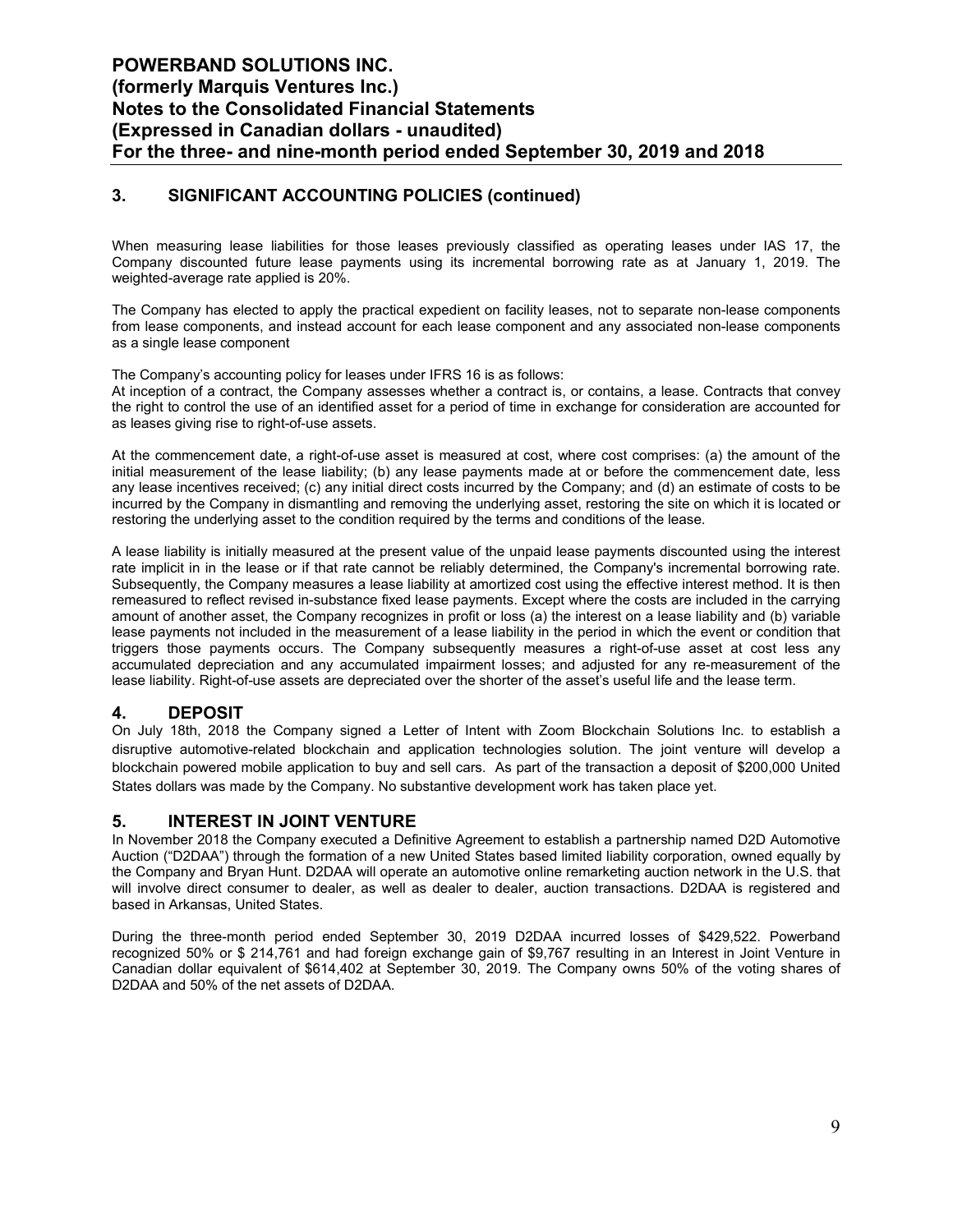#### **6. BUSINESS COMBINATIONS AND ACQUISITION OF NON-CONTROLLING ASSETS**

Business combinations are accounted for using the acquisition method. The cost of an acquisition is measured as the aggregate of the consideration transferred, which is measured at acquisition date fair value, and the amount of any non-controlling interests in the acquiree. For each business combination, the Company elects whether to measure the non-controlling interests in the acquiree at fair value or at the proportionate share of the acquiree's identifiable net assets. Acquisition-related costs are expensed as incurred and included in administrative expenses.

When the Company acquires a business, it assesses the financial assets and liabilities assumed for appropriate classification and designation in accordance with the contractual terms, economic circumstances and pertinent conditions as at the acquisition date. This includes the separation of embedded derivatives in host contracts by the acquiree.

Contingent consideration, resulting from business combinations, is valued at fair value at the acquisition date. Contingent consideration classified as equity is not remeasured and its subsequent settlement is accounted for within equity. Contingent consideration classified as an asset or liability that is a financial instrument and within the scope of IAS 39, is measured at fair value with the changes in fair value recognized in the statement of profit or loss in accordance with IAS 39 Financial Instruments: Recognition and measurement. Other contingent consideration that is not within the scope of IAS 39 is measured at fair value at each reporting date with changes in fair value recognized in profit or loss.

Goodwill is initially measured at cost (being the excess of the aggregate of the consideration transferred and the amount recognized for non-controlling interests and any previous interest held over the net identifiable assets acquired and liabilities assumed). If the fair value of the net assets acquired is in excess of the aggregate consideration transferred, the Group re-assesses whether it has correctly identified all of the assets acquired and all of the liabilities assumed and reviews the procedures used to measure the amounts to be recognized at the acquisition date. If the reassessment still results in an excess of the fair value of net assets acquired over the aggregate consideration transferred, then the gain is recognized in profit or loss.

After initial recognition, goodwill is measured at cost less any accumulated impairment losses. For the purpose of impairment testing, goodwill acquired in a business combination is, from the acquisition date, allocated to each of the Group's cash-generating units that are expected to benefit from the combination, irrespective of whether other assets or liabilities of the acquiree are assigned to those units.

Where goodwill has been allocated to a cash-generating unit and part of the operation within that unit is disposed of, the goodwill associated with the disposed operation is included in the carrying amount of the operation when determining the gain or loss on disposal. Goodwill disposed in these circumstances is measured based on the relative values of the disposed operation and the portion of the cash-generating unit retained.

A contingent liability recognized in a business combination is initially measured at its fair value. Subsequently, it is measured at the higher of the amount that would be recognized in accordance with the requirements for provisions in IAS 37 Provisions, Contingent Liabilities and Contingent Assets or the amount initially recognized less (when appropriate) cumulative amortization recognized in accordance with the requirements for revenue recognition.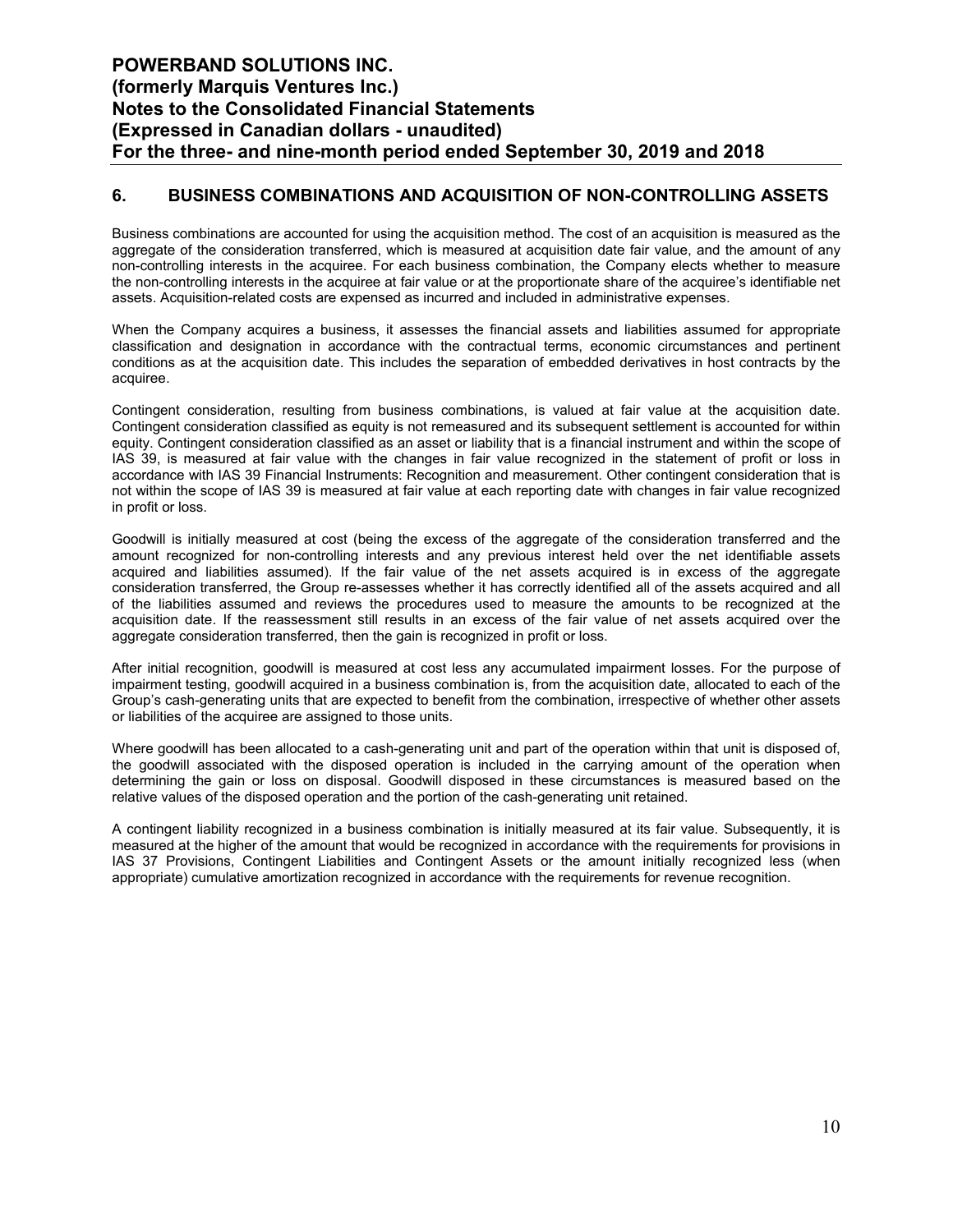### **6 . BUSINESS COMBINATIONS AND ACQUISITION OF NON-CONTROLLING ASSETS (continued)**

#### **Acquisitions in 2019**

On July 17, 2019 the Company executed a Unit Purchase Agreement to acquire 60% of MUSA Holdings, LLC, and its subsidiaries, including MUSA Auto Finance, LLC ("MUSA"). MUSA is a leading new and used vehicle leasing platform, with licenses to operate in 33 States in the U.S. In 2018 MUSA was chosen by Tesla Motors to be a national finance partner. The aggregate consideration paid by PowerBand was USD\$300,000 in cash, and 4,300,000 shares of PowerBand stock. At closing, MUSA Companies, LLC was issued 2,500,000 common shares of PowerBand. The shares have a hold period expiry date of December 1, 2019 and are subject to a restriction legend under SEC Rule 144. PowerBand will issue 900,000 shares of PowerBand stock to MUSA Companies, LLC on the first anniversary of the closing date of the transaction, and an additional 900,000 shares of PowerBand stock to MUSA Companies, LLC on the second anniversary of the closing date, for a total of 4,300,000 shares of PowerBand.

For the nine months ended September 30, 2019, MUSA accounted for \$17,621 in revenues and \$ 1,868,977 in net losses since the July 17, 2019 acquisition date

To finance the acquisition of MUSA, PowerBand entered into a USD\$2.5 million Bridge Note facility with Kelly Jennings, CEO and an Insider of the Company. The Bridge Note has a term of six months and an interest rate of 9.0% per annum.

The Company has elected to measure the non-controlling interest using the proportionate share of the acquiree's net identifiable assets.

The fair values of the identifiable assets and liabilities of Musa Holdings LLC at the date of July 17, 2019 acquisition were as follows:

Fair values of the identifiable assets and liabilities

| Cash                                  | 161,085    |
|---------------------------------------|------------|
| Prepaids                              | 12,349     |
| Leased vehicles net receivable        | 173,670    |
| Fixed assets (net)                    | 214,297    |
| Deposits                              | 88.737     |
| Intellectual property                 | 326,325    |
| Accounts payable                      | (133, 532) |
| Accrued expenses                      | (285, 165) |
| Due to affiliates                     | (24,966)   |
| Net identifiable assets at fair value | 532.800    |
|                                       |            |
| Goodwill arising on acquisition       | 267,290    |
| Purchase consideration transferred    | (800,090)  |
|                                       | 532.800    |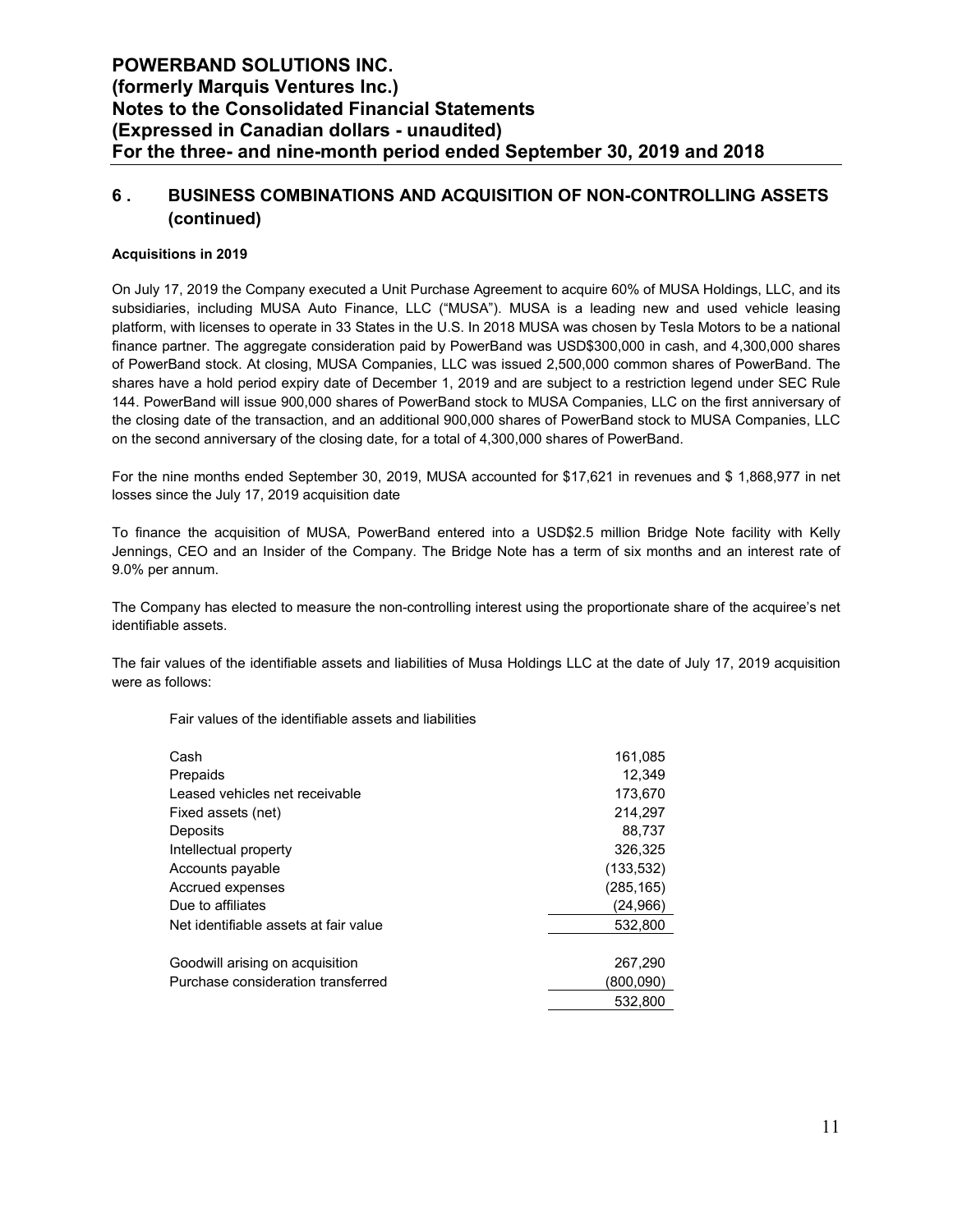#### **7. INTANGIBLE ASSETS**

**Web platform**

During the year ended December 31, 2016, the Company acquired a web platform for cash of \$1,391,532. During the year ended December 31, 2017, the Company capitalized an additional \$2,000 of costs related to the asset. During the year ended December 31, 2018 an additional \$854,585 of internal and external development costs related to the asset were capitalized. During the nine-month period ended September 30, 2019 an additional \$1,307,849 of internal and external development costs related to the asset were capitalized. The web platform is used by the Company to develop its future software applications and to sell various services. Under the current amortization policy, the web platform and associated development additions are amortized on a straight-line basis over five years.

On August  $31<sup>st</sup>$ , 2018 the Company acquired 100% of the outstanding shares of 1070879 B.C. Ltd., operating as LeadSource Canada. Based in Kelowna, British Columbia, LeadSource is a next generation automotive private sale event marketing company. As consideration for the transaction Powerband paid LeadSource a cash purchase price of \$60,000 for 100% of the outstanding shares. As there were no identifiable assets in 1070879 B.C. Ltd., at the time of closing, the entire purchase price has been allocated to Intangible Assets and is being amortized on a straight-line basis over five years.

The following table summarizes the movements in Intangible Assets for three-month period ended September 30, 2019 and 2018:

| 2019      | 2018      |  |
|-----------|-----------|--|
|           |           |  |
| 3,249,340 | 1,393,532 |  |
| 306,626   | 278,543   |  |
| 3,555,966 | 1,672,075 |  |
|           |           |  |
| 2019      | 2018      |  |
|           |           |  |
| 1,182,967 | 649,678   |  |
| 177,798   | 83,553    |  |
| 1,360,765 | 733,230   |  |
| 2,195,201 | 938,845   |  |
|           |           |  |

| LeadSource                                  |           |         |  |
|---------------------------------------------|-----------|---------|--|
|                                             | 2019      | 2018    |  |
|                                             |           |         |  |
| Cost Balance at July 1                      | 60.000    |         |  |
| Additions during the quarter                |           |         |  |
| Cost Balance as at September 30             | 60.000    |         |  |
|                                             |           |         |  |
|                                             | 2019      | 2018    |  |
|                                             |           |         |  |
| Amortization Balance at July 1              | 10,000    |         |  |
| Charge during the quarter                   | 3,000     |         |  |
| Amortization Balance as at September 30     | 13,000    |         |  |
| <b>Carrying Value at September 30</b>       | 47,000    |         |  |
| <b>Total Carrying Value at September 30</b> | 2.242.201 | 938.845 |  |

During the three-month period ending September 30, 2019, the Company recorded amortization expense of \$190,798 (September 30, 2018 - \$83,553)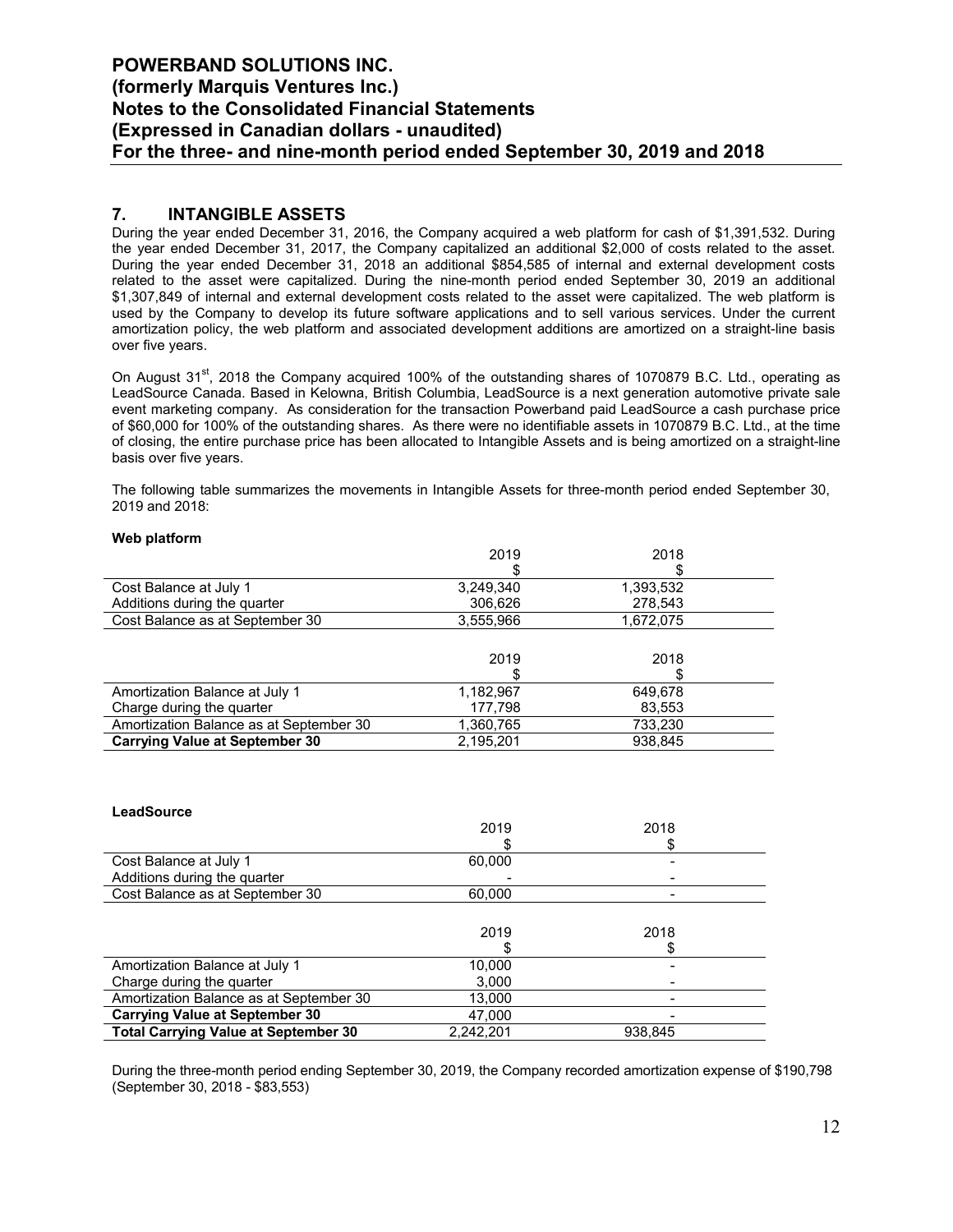### **8. PROPERTY AND EQUIPMENT**

|                                         | <b>Furniture Fixtures</b> | Computer  | Leasehold    |         |
|-----------------------------------------|---------------------------|-----------|--------------|---------|
| Cost                                    | and Equipment             | Equipment | Improvements |         |
|                                         |                           |           |              |         |
| Balance at December 31, 2018            |                           |           |              |         |
| Additions through business combinations | 454,426                   | 33,497    | 9,521        | 497,444 |
| Other additions                         |                           |           |              |         |
| Disposals                               |                           |           |              |         |
| Effects of movements in exchange rates  |                           |           |              |         |
| Balance at September 30, 2019           | 454.426                   | 33,497    | 9.521        | 497,444 |
|                                         |                           |           |              |         |
| Amortization                            |                           |           |              |         |
| Balance at December 31, 2018            |                           |           |              |         |
| Additions through business combinations | 116,768                   | 19,819    | 956          | 137,544 |
| Amortization for the quarter            | 12,130                    | 9.051     | 164          | 21.345  |
| Balance at September 30, 2019           | 128,898                   | 28,870    | 1,120        | 158,889 |
| Effects of movements in exchange rates  |                           |           |              |         |
| <b>Net Carrying Amounts</b>             |                           |           |              |         |
| At December 31, 2018                    |                           |           |              |         |
| At September 30, 2019                   | 325,528                   | 4,627     | 8,400        | 338,555 |

### **9. TRADE PAYABLES AND ACCRUED LIABILITIES**

|                                              | September 30,          | December 31,       |
|----------------------------------------------|------------------------|--------------------|
|                                              | 2019                   | 2018               |
|                                              | S                      | S                  |
| Trade payables<br><b>Accrued liabilities</b> | \$1,030,295<br>382,905 | 575,534<br>106,988 |
| Trade payables and accrued liabilities       | 1,413,200              | 682,522            |

### **10. FEDERAL DEVELOPMENT LOAN**

In November 2016, the Company was assigned a Federal Development Loan as part of the web platform purchase (Note 7). As at December 31, 2018, the remaining portion of the federal development loan owed was \$18,175. The loan was unsecured, carried no effective interest rate and was repaid in full during the three months ended March 31, 2019.

### **11. SHARE CAPITAL AND RESERVES**

#### **Authorized**

The Company is authorized to issue:

an unlimited number of Common Shares with no stated par value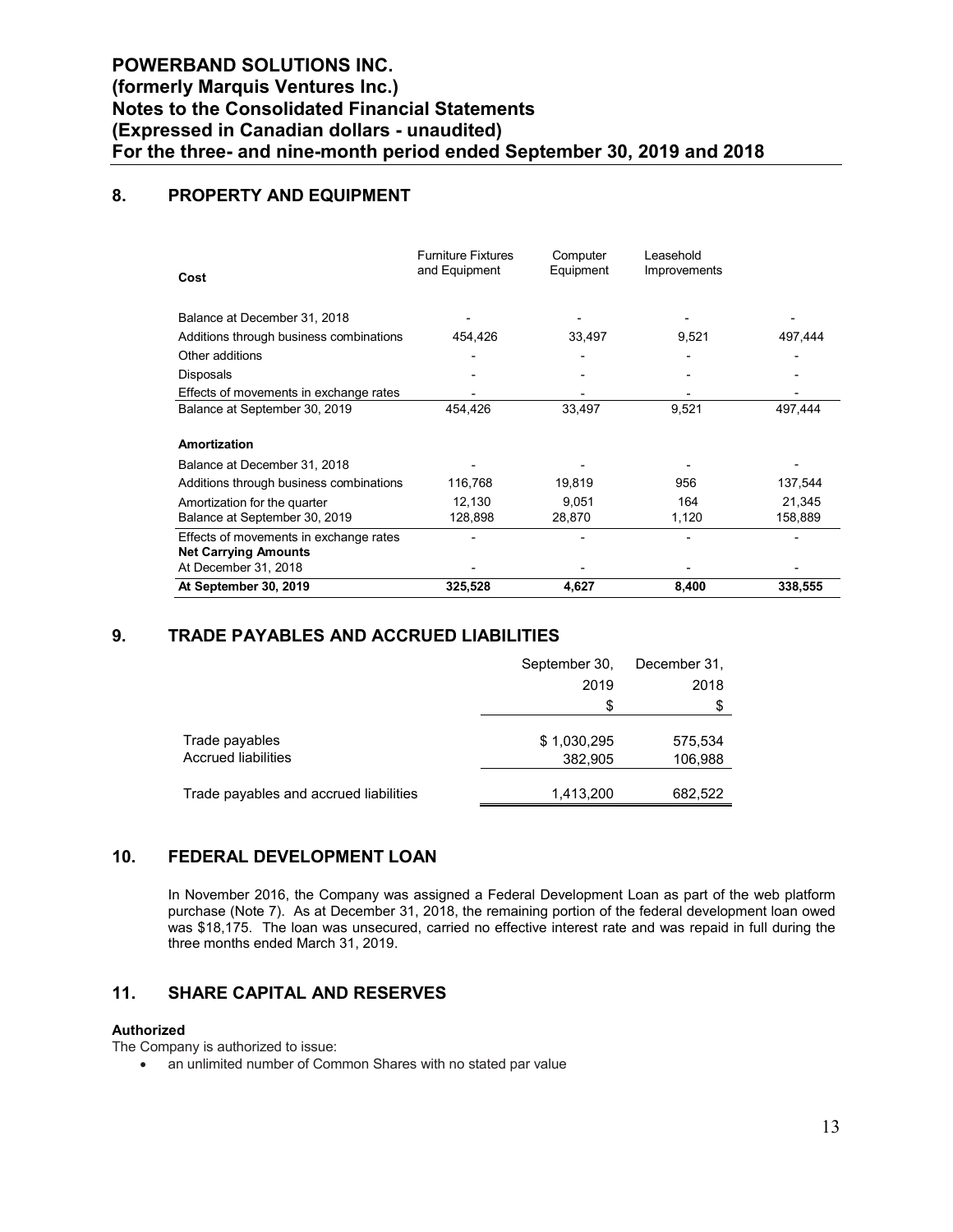In April 2018, the Company consolidated the Company's issued share capital on a ratio of four (4) old common shares for each one (1) new post-consolidated common share (the "Share Consolidation"). All current and comparative references to the number of common shares, weighted average number of common shares, loss per share, stock options and warrants have been restated to give effect to this share consolidation, unless otherwise noted.

#### Private Placements:

On February 8, 2018, the Company closed a non-brokered private placement by issuing 1,325,194 units at a price of \$0.30 per unit for gross proceeds of \$397,561. Each unit was comprised of one common share and one half of one common share purchase warrant. Each whole warrant entitles the holder to purchase one common share at \$0.60 per share for a three-year period. There was \$nil value assigned to the value of the warrants.

On February 8, 2018, pursuant to the transaction with Marquis (Note 13), Powerband Solutions closed a brokered private placement by issuing 27,500,000 units at \$0.30 per unit for gross proceeds of \$8,278,375. Each unit was comprised of one common share and one half of one common share purchase warrant. Each whole warrant entitles the holder to purchase one common shares at \$0.60 per share for a three-year period. There was \$nil value assigned to the value of the warrants. Powerband Solutions incurred finders' fees of \$1,026,732 which consisted of 400,000 shares and 125,000 units valued at \$120,000 and \$37,500, respectively and various broker and professional fees totaling \$869,232. The finders' units comprised of one common share and one half one of common share purchase warrant with the same terms as the units in the brokered private placement.

On April 25, 2019 Powerband Solutions closed a non-brokered private placement by issuing 20,966,800 common shares for gross proceeds of \$2,096,680. There were no warrants issued with the private placement and no finders' fees were incurred.

#### Shares for Debt:

Effective April 10, 2019 the Company settled the five-year loan of \$705,035 owed to the CEO, and a significant shareholder of the Company through the issuance of 7,050,350 common shares of the Company at a deemed price of \$0.10 per Common Share.

#### Share Grant:

On June 7, 2019 the Company issued 3,000,000 common shares to the President of the Company at a deemed price of \$0.07 per Common Share.

#### Share Issuance:

On July 17, 2019 the Company acquired 60% of the Units of MUSA Holdings, LLC. As part of the purchase price the Company issued 2,500,000 common shares to MUSA Companies on August 1, 2019.

#### **Share Purchase Warrants**

Share purchase warrant transactions are summarized as follows:

|                              | Number of share   | Weighted average exercise price |
|------------------------------|-------------------|---------------------------------|
|                              | purchase warrants | (\$)                            |
| Balance, December 31, 2018   | 16.683.093        | 0.60                            |
| Warrants issued              |                   | 0.60                            |
| Compensation warrants issued | -                 | 0.60                            |
| Balance, September 30, 2019  | 16.683.093        | 0.60                            |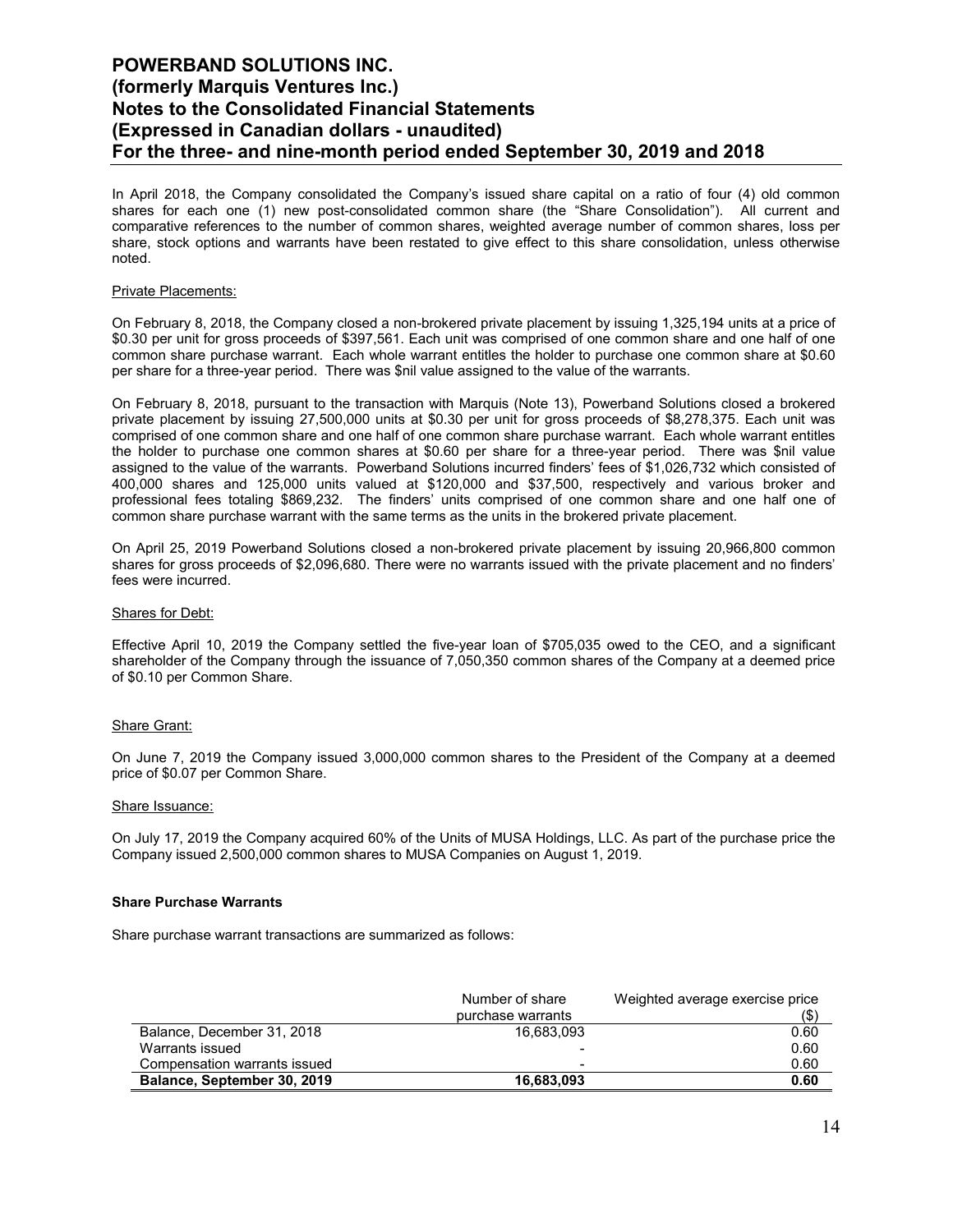#### **11. SHARE CAPITAL AND RESERVES (continued)**

A summary of the Company's share purchase warrants outstanding as at September 30, 2019 is presented below:

| Number of share purchase<br>warrants $(\#)$ | Exercise Price (\$) | <b>Expiry Date</b> |
|---------------------------------------------|---------------------|--------------------|
| 16,683,093                                  | 0.60                | February 8, 2021   |

The Company's share purchase warrants outstanding represent an aggregate total of 66,732,372 warrants outstanding with an exercise price of \$0.15, issued prior to the Company's April 20, 2018 4:1 share consolidation. Pursuant to a rate adjustment applied to the warrants to reflect the consolidation, the 66,732,372 warrants are exercisable to acquire 16,683,093 common shares of the Company at an adjusted price of \$0.60 per common share.

The weighted average remaining contractual life of the share purchase warrants is 1.36 years.

#### **Stock Options**

The Company has adopted a stock option plan (the "Option Plan") for directors, officers, employees and consultants of the Company. At the Company's Annual General Meeting held on May 29, 2019 the shareholders approved the 2019 Incentive Stock Option Plan (20% Fixed Plan), reserving for issuance up to 16,552,478 common shares of the Company. The shareholders also approved the 2019 Restricted Share Unit Plan, reserving for issuance a maximum of 4,000,000 common shares of the Company. The 4,000,000 Restricted Share Unit are included in the 16,552,478 common shares of the Incentive Stock Option Plan (20% Fixed Plan).

In February 2018, the Company granted 2,931,000 stock options to consultants, directors, officers and employees of the Company which vested immediately on grant. The stock options were issued with an exercise price of \$0.30 and an expiry date five years from the date of issuance. The fair value of share-based compensation in connection with this stock option grant was \$654,199 recognized upon grant given the immediate vesting.

In April 2018, the Company granted 462,500 stock options to consultants, directors, officers and employees of the Company which vested immediately on grant. The stock options were issued with an exercise price of \$0.225 and an expiry date three years from the date of issuance. The fair value of share-based compensation in connection with this stock option grant was \$84,419 recognized upon grant given the immediate vesting.

In June 2018, the Company granted 700,000 stock options to consultants, directors, officers and employees of the Company which vest over a three-year period. The stock options were issued with an exercise price of \$0.25 and an expiry date five years from the date of issuance. The fair value of share-based compensation in connection with this stock option grant was \$141,966 to be recognized over the three-year vesting period, with \$16,901 recognized in 2018.

In August 2018, the Company granted 900,000 stock options to consultants of the Company which vest over a threeyear period. The stock options were issued with an exercise price of \$0.165 and an expiry date five years from the date of issuance. The fair value of share-based compensation in connection with this stock option grant was \$120,468 to be recognized over the three-year vesting period, with \$nil recognized in 2018.

In November 2018, the Company granted 900,000 stock options to officers of the Company which vest over a threeyear period. The stock options were issued with an exercise price of \$0.10 and an expiry date five years from the date of issuance. The fair value of share-based compensation in connection with this stock option grant was \$91,264 to be recognized over the three-year vesting period, with \$36,183 recognized in 2018.

In July 2019, the Company granted 6,800,000 stock options to consultants, directors, officers and employees of the Company which vest over a two-year period. The stock options were issued with an exercise price of \$0.10 and an expiry date five years from the date of issuance. The fair value of share-based compensation in connection with this stock option grant was \$ 689,550, to be recognized over the three-year vesting period, with \$229,850 recognized in 2019.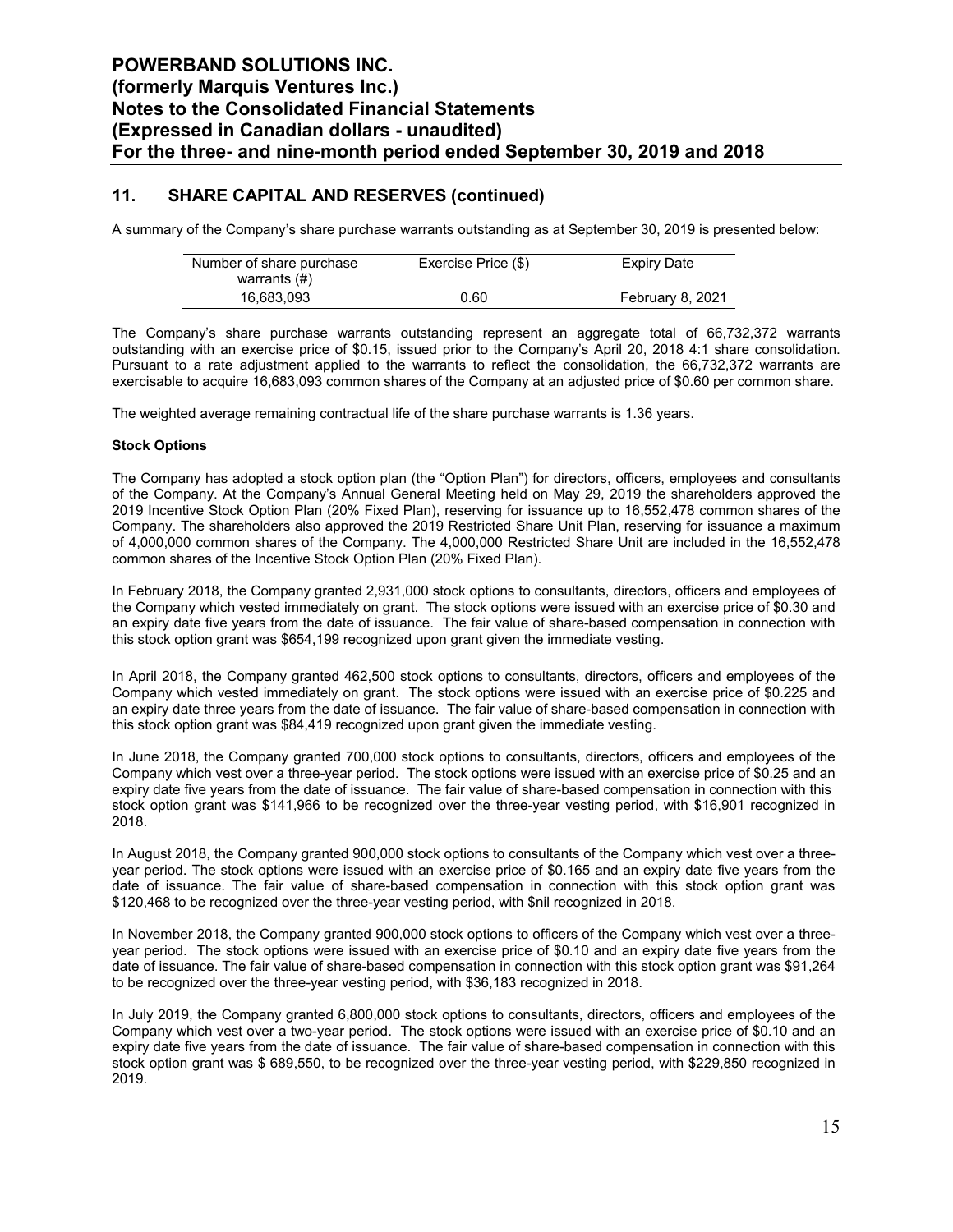#### **11. SHARE CAPITAL AND RESERVES (continued)**

In determining the amount of share-based compensation, the Company used the Black-Scholes option pricing model to establish the fair value of options granted by applying the following:

| Grant date share price             | $$0.125 - $0.30$    |
|------------------------------------|---------------------|
| Risk-free interest rate            | $0.8\% - 2.0\%$     |
| Expected life of options           | 5 years             |
| Expected annualized volatility     | 115%                |
| Expected dividend yield            |                     |
| Black-Scholes value of each option | $$0.1014 - $0.2232$ |

Information with respect to the Company's stock options is presented below:

|                             | Number of stock | Weighted average exercise price |
|-----------------------------|-----------------|---------------------------------|
|                             | options         | $($ \$                          |
| Balance, December 31, 2018  | 5.693.500       | 0.2372                          |
| Options issued              | 6.800.000       | 0.1000                          |
| Options cancelled           | (2,363,750)     | 0.2350                          |
| Balance, September 30, 2019 | 10.129.750      | 0.1250                          |

A summary of the Company's stock options outstanding as at September 30, 2019 is presented below:

| Number of options (#) | Exercise Price (\$) | <b>Expiry Date</b> |
|-----------------------|---------------------|--------------------|
| 1,929,750             | 0.30                | February 1, 2023   |
| 400,000               | 0.225               | April 24, 2021     |
| 500.000               | 0.165               | August 13, 2023    |
| 500,000               | 0.125               | November 5, 2023   |
| 6,800,000             | 0.10                | July 10, 2024      |
| 10,129,750            |                     |                    |

The weighted average remaining contractual life of the options is 4.55 years.

#### **12. RELATED PARTY TRANSACTIONS**

As at September 30, 2019, total amounts due to related parties was \$2,185,826 (December 31, 2018 - \$516,222).

#### **Revenue transactions**

The Company recorded sales transactions to companies during the three months ended September 30, 2019 and 2018 which are considered related party transactions as they are between the Company and a related party (companies under common control) for:

|                | September 30, 2019 | September 30, 2018 |
|----------------|--------------------|--------------------|
|                | 1\$                | (\$                |
| Revenue earned | 440.710            | 10.969             |

#### **Shareholder loan**

At September 30, 2019 other unsecured, non-interest-bearing balances owed to Directors and Officers totaled \$1,668,783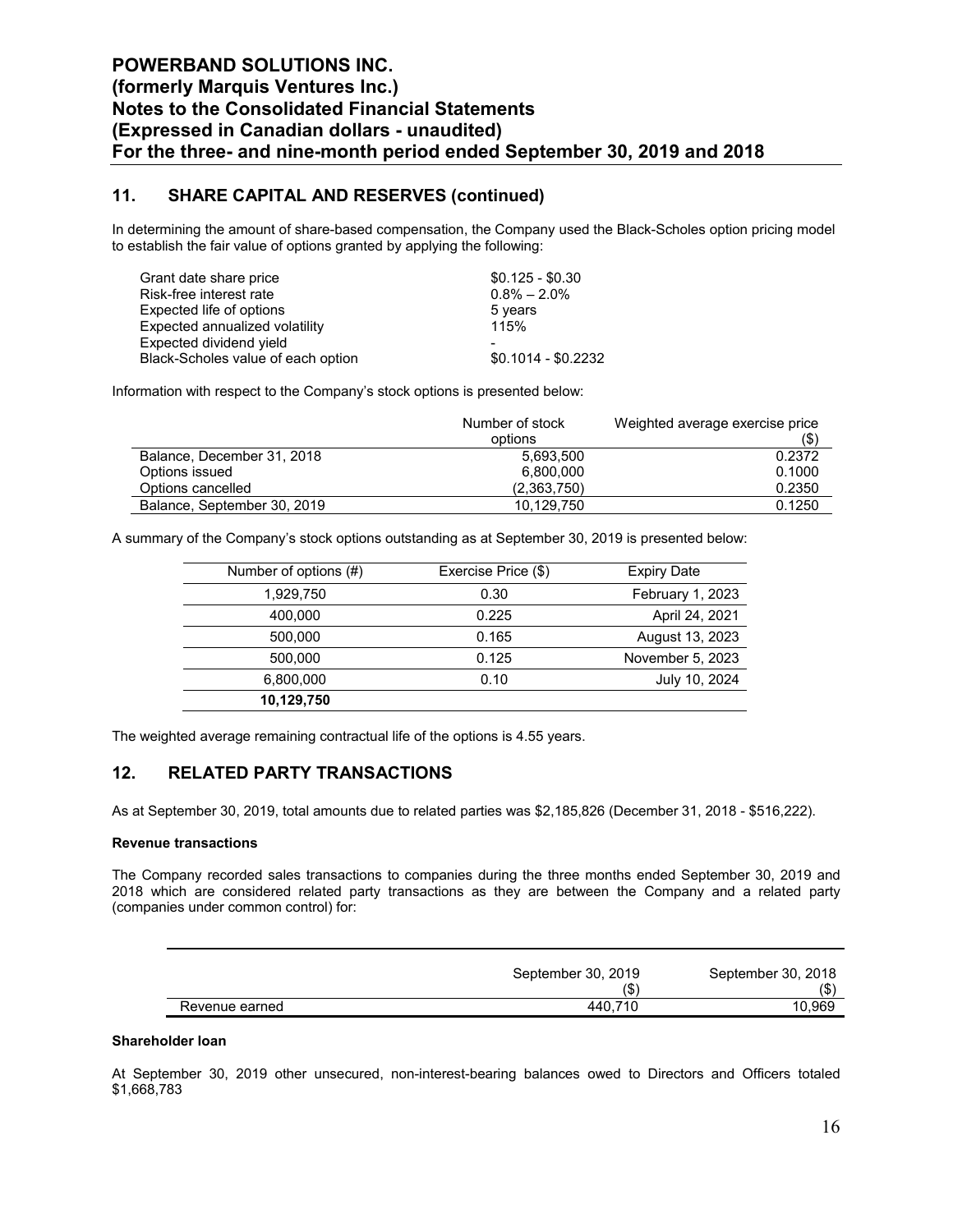#### **Compensation of key management personnel of the Company**

Key management personnel include those persons having authority and responsibility for planning, directing and controlling the activities of the Company as a whole. The Company has determined that key management personnel consists of the Board of Directors, corporate officers, including the Chief Executive Officer, the President, the Chief Financial Officer, and the Chief Technology Officer.

Key management personnel compensation for the three-month period ended September 30, 2019 was as follows:

|     | CFO       | \$45,000 |
|-----|-----------|----------|
| ji. | President | \$62,500 |

- iii. Chief Financial Officer \$8,340
- iv. Chief Technology Officer \$32,400

#### **13. FINANCIAL INSTRUMENTS**

The Company is exposed in varying degrees to a variety of financial instrument related risks. The main types of risks are credit risk, liquidity risk and market risk. These risks arise from the normal course of operations and all transactions are undertaken as a going concern. The type of risk exposure and the way in which such exposure is managed is provided as follows:

#### **Credit risk**

Credit risk is the risk of an unexpected loss if a customer or counterparty to a financial instrument fails to meet its contractual obligations. The Company's credit risk is primarily attributable to its trade and other receivables. The nature of the Company's diverse customer base ensures that there is no concentration of credit risk. The aging of the trade receivables is as follows:

|                             | September 30, | December 31, |  |
|-----------------------------|---------------|--------------|--|
|                             | 2019          | 2018         |  |
| Current to 30 days past due | 576,876<br>S  | 4.208        |  |
| Past due (31-60 days)       | 339           |              |  |
| Past due $(> 61$ days)      | 93.416        |              |  |
|                             | 670,631       | 4.208        |  |

Based on amounts which are past due, historical trends, and available information, there is no indication that a customer could be experiencing liquidity or going concern problems. These write-offs would be charged to sales and marketing expenses.

The Company maintains minimal cash reserves on hand. Adequate liquidity to meet all current payment obligations and future planned capital expenditures are provided by investments from the shareholder.

#### **Liquidity risk**

Liquidity risk is the risk that the Company will not be able to meet its financial obligations as they fall due. The Company's approach to managing liquidity risk to is ensure, as far as possible, that it will always have sufficient liquidity to meet liabilities when due. This is provided through cash injections of the shareholder when needed. The Company also manages liquidity risk by continuously monitoring actual and budgeted expenses.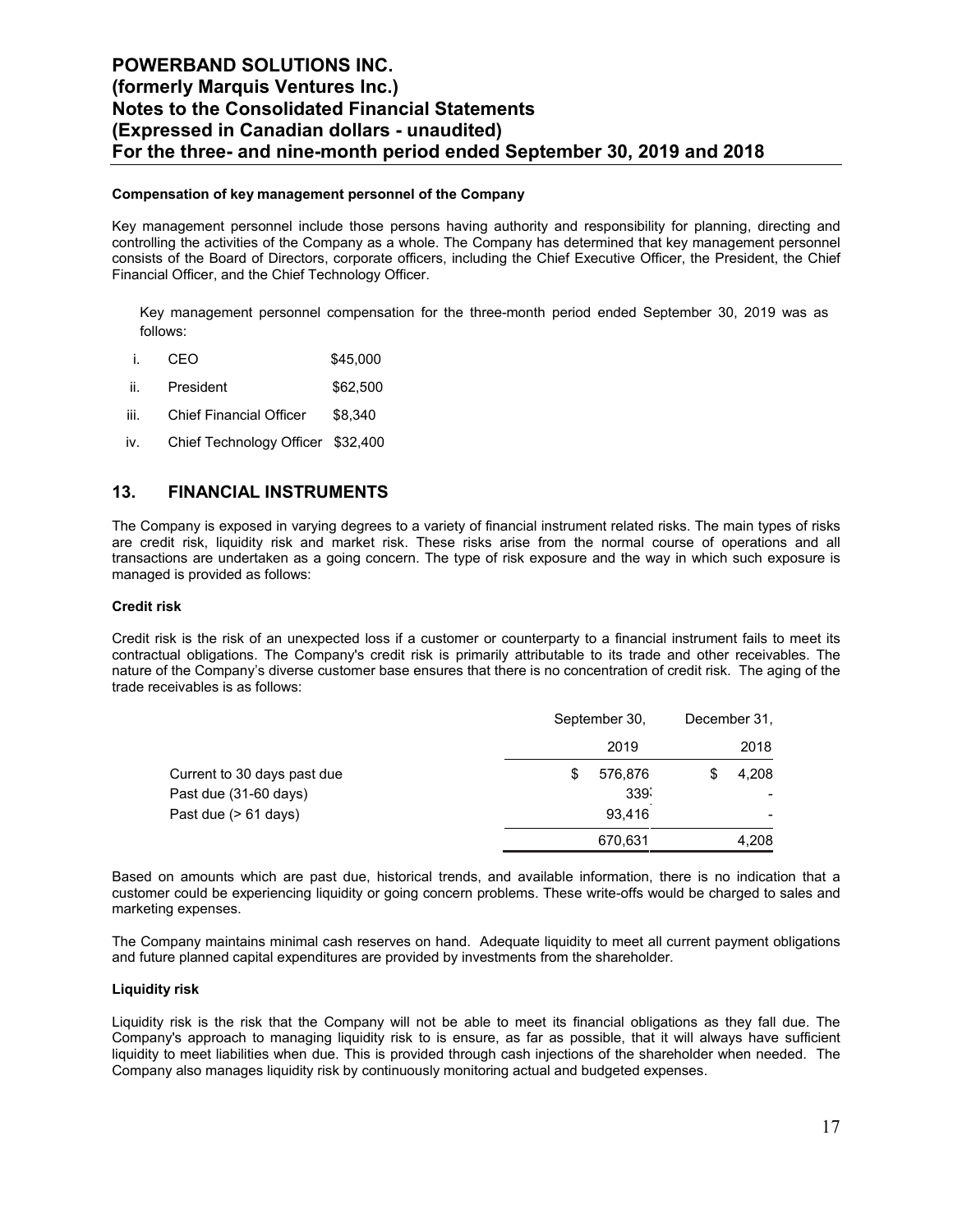#### **13. FINANCIAL INSTRUMENTS (continued)**

At September 30, 2019, all the Company's trade payables and accrued liabilities had contractual terms of less than one year.

#### **Market risk**

Market risk is the risk that changes in market prices, such as foreign exchange rates and interest rates, will affect the Company's income or the value of its holdings of financial instruments. The company has limited exposure to any market risk.

#### **Interest rate risk**

Interest rate risk is the risk that the fair value or future cash flows of a financial instrument will fluctuate due to changes in market interest rates. The Company believes that interest rate risk is low as it holds no investments in market instruments. The Company does not have interest rate risk related to its credit facilities; since all credit is made through shareholder loans with set interest rates.

#### **Currency risk**

No portion of the Company's revenues and operating costs are realized in currencies other than its functional currency. As a result, the Company is not exposed to currency risk on these types of transactions.

#### **Fair value**

The Company classifies its fair value measurements within a fair value hierarchy, which reflects the significance of the inputs used in making the measurements as defined in IFRS 13 - *Financial Instruments: Fair Value Measurement* ("IFRS 13").

Level 1 – Unadjusted quoted prices at the measurement date for identical assets or liabilities in active markets.

Level 2 – Observable inputs other than quoted prices included in Level 1, such as quoted prices for similar assets and liabilities in active markets; quoted prices for identical or similar assets and liabilities in markets that are not active; or other inputs that are observable or can be corroborated by observable market data.

Level 3 – Unobservable inputs which are supported by little or no market activity. As required by IFRS 13, assets and liabilities are classified in their entirety based on the lowest level of input that is significant to the fair value measurement.

The fair value of cash, trade receivables, trade payables and accrued liabilities all approximate their carrying values due to their short-term nature. Cash is measured at fair value using Level 1 inputs. The federal development loan and due to related parties' balances are classified as Level 2.

#### **14. CAPITAL MANAGEMENT**

The Company's objectives when managing capital are to safeguard the Company's ability to continue as a going concern in continue to develop and market its software applications. The capital structure of the Company consists of equity attributable to common shareholders, comprised of issued capital and deficit. The Company maintains and adjusts its capital structure based on changes in economic conditions and the Company's planned requirements. The Company may adjust its capital structure by issuing new equity, issuing new debt, and controlling the capital expenditures program. The Company is not subject to externally imposed capital requirements. The Company is dependent on financing from shareholders to develop its properties and fund its activities. There were no changes in the Company's approach to capital management during the three months ended September 30, 2019.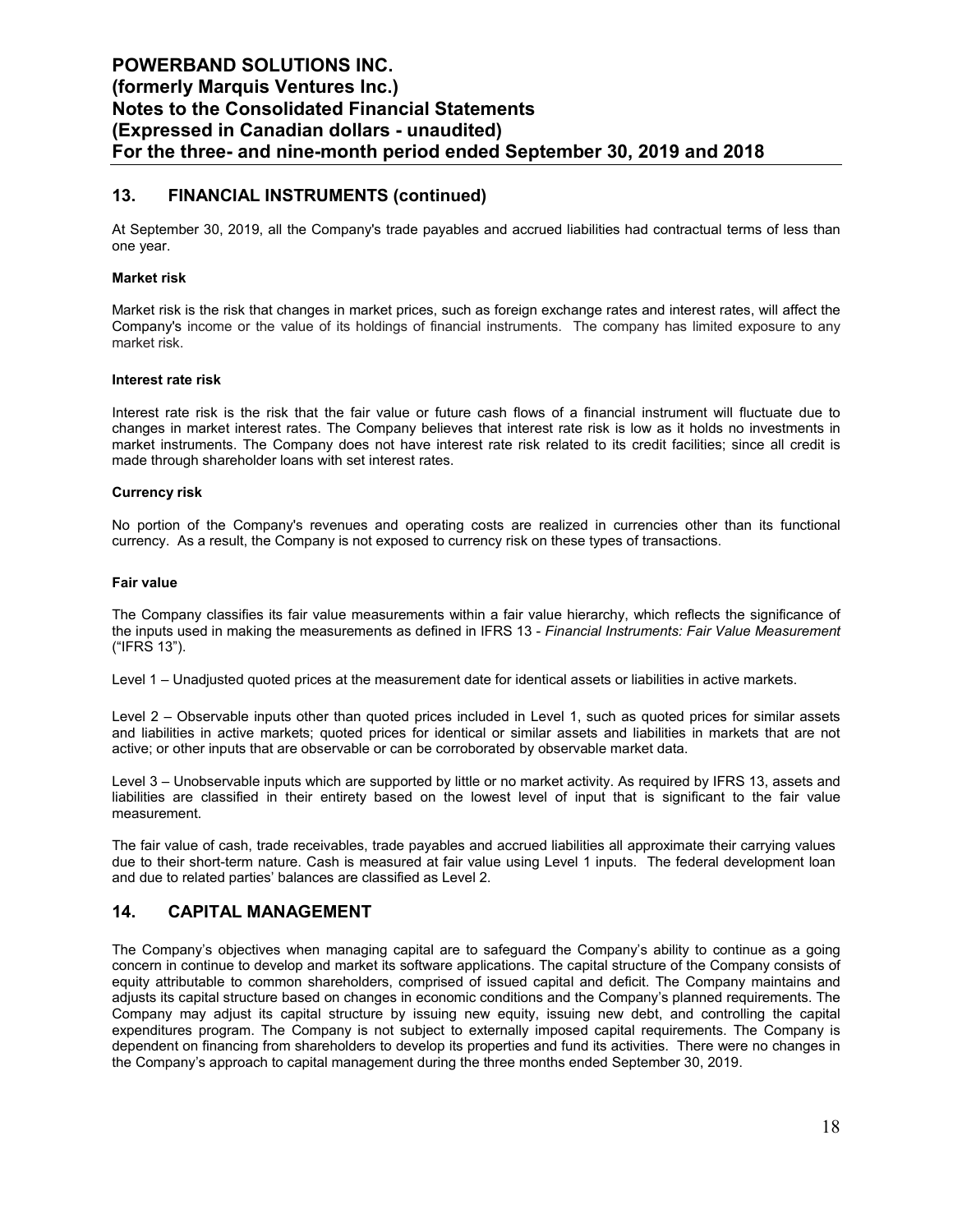#### **15. LEGAL CLAIMS**

In August 2018 the Company was served a Notice of Civil Claim in the Superior Court of British Columbia by Advanced Media Solutions Limited ("AMSL"), a company incorporated pursuant to the laws of the British Virgin Islands. AMSL is seeking payment of USD\$450,000. The Company disputes the facts set out in the Civil Claim and has filed a Response to Civil Claim, as well as a Counterclaim to the Plaintiff and other individuals and entities involved for damages. A further claim was then filed against the Company for a further \$455,000. The Company believes the claim is without merit. The Company has assessed the claims totaling \$905,000 as highly unlikely to be successful.

In May 2019 the Company was served a Notice of Civil Claim in the Superior Court of British Columbia by Paul Mountney and Paulette Mountney, a former consultant of the Company and the sole shareholder of LeadSource Canada Inc., respectively. The amount of the Claim is approximately \$565,000. The Company believes the claim is without merit. The Company has assessed the claim as highly unlikely to be successful.

Frunzi v. MUSA Auto Holdings, LLC, Texas District Court, Dallas County, Case # DC-18-14445:

Mr. Frunzi's employment was terminated for cause on September 5, 2018. Mr. Frunzi subsequently asserted a claim for breach of his employment agreement. He seeks money damages in the amount of the severance payment specified in his employment agreement, which is an amount comprised of 18 months' base salary, his prior year's bonus, and health insurance premiums for 18 months. He also seeks the value of the profit interest units that vested under his grant agreement before his employment was terminated. In addition to money damages, Mr. Frunzi seeks a declaratory judgment that MUSA breached his employment agreement and an accounting that can be used to determine the value of the profit interest units that vested before the termination. The amount in controversy is about \$427,500, not including the value of any profit interest units claimed by Frunzi.

MUSA Auto Leasing and Edward Lee Mitchell v. Family Dealership Group, LLC et al., Texas 18th Judicial District, Johnson County, Case # DC-C201800765 (stayed):

MUSA purchased Edward Mitchell's lease contract and related vehicle from Reagor Auto Mall ("RAM"). Prior to Mr. Mitchell's lease of the vehicle, RAM took possession of the vehicle on consignment from Family Dealership Group; however, RAM never paid Family Dealership Group for the vehicle. MUSA sued Family Dealership Group based on its refusal to release the title to the vehicle and repeated threats to repossess the vehicle from Mr. Mitchell, who is current on his lease payments. MUSA has asserted claims against Family Dealership Group for tortious interference with contract and a declaratory judgment that MUSA is the rightful owner of the vehicle. MUSA also asserts claims against RAM for breach of contract and a declaratory judgment that MUSA is the rightful owner of the vehicle. On November 2, 2018, RAM filed bankruptcy and, as a result, this action is currently stayed. MUSA continues to monitor the RAM bankruptcy so that it can (i) gather additional information regarding the transaction; and (ii) determine the most appropriate way to proceed toward a resolution of this dispute

In Re: Reagor-Dykes Motors, LP, Unites States Bankruptcy Court, Northern District of Texas, Case # 18-50214-rlj11: The Reagor-Dykes Auto Group bankruptcy includes 11 separate motor vehicle dealership entity bankruptcies that have been filed dating back to as early as August 2018. Each of the debtor entities have filed for bankruptcy under Chapter 11 of the Bankruptcy Code seeking to reorganize their operations and the cases have been consolidated for joint administration. Over 1300 pre- petition consumers of the Reagor-Dykes' entities were negatively impacted when Reagor-Dykes failed to properly transfer titles and register vehicles as contemplated by the applicable consumer contracts. As of today, approximately 700 of these consumer titles still need to be transferred and the consumers cannot obtain the required registrations to operate their vehicles in their respective states until such transfer is complete. MUSA has two remaining lease transactions that have been negatively impacted, for which it has yet to obtain the relevant title or payoff funds. MUSA expects to have all matters related to the Reagor-Dykes Auto Group bankruptcy resolved by year- end.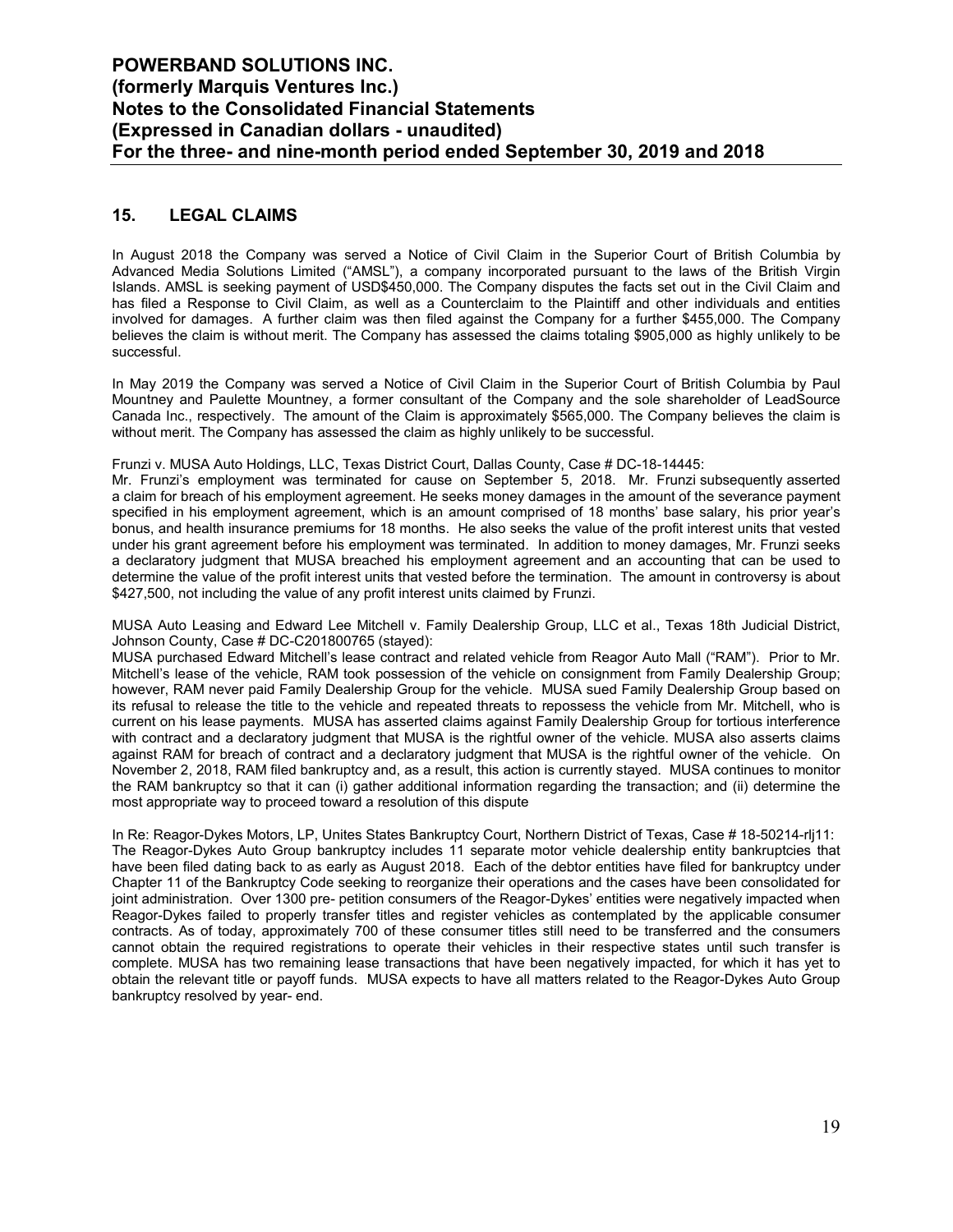#### **15. LEGAL CLAIMS (continued)**

Paula Bernal v. Account Recovery Service, et al., California Superior Court, Orange County, Case # 30-2019- 01042533-CU-BT-CJC:

Ms. Bernal is suing MUSA Auto Finance and ten other defendants for alleged violations of the California Consumer Credit Reporting Agencies Act. MUSA has produced uncontroverted documentary evidence to Plaintiff's counsel demonstrating that credit reporting related to Ms. Bernal's account was accurate. Plaintiff's counsel has represented that Plaintiff will voluntarily dismiss MUSA from the lawsuit.

#### **16. RIGHT-OF-USE ASSETS**

| Balance, January 1, 2019    | $\overline{\phantom{a}}$ |
|-----------------------------|--------------------------|
| Additions                   | 5,187,630                |
| Amortization                | (747.381)                |
| Balance, September 30, 2019 | \$4,440,249              |

### **17. LEASE LIABLITIES**

| Balance, January 1, 2019    |             |  |
|-----------------------------|-------------|--|
| Additions                   | 5,187,630   |  |
| Interest (accretion)        | 260,933     |  |
| Lease payment               | (35, 138)   |  |
| Balance, September 30, 2019 | \$5,413,395 |  |
|                             |             |  |
| <b>Allocated as:</b>        |             |  |
| Current                     | \$468,916   |  |
| Long-term                   | 4.944.479   |  |

Balance, September 30, 2019 **\$ 5,413,395** 

### **18. INVESTMENT TAX CREDITS RECEIVABLE**

As at September 30, 2019, \$139,203 of investment tax credits have been recorded related to 2017 research and development expenditures, and \$20,542.00 of investment tax credits have been recorded related to 2018 research and development expenditures. As of September 30, 2019, \$ 156,803 of this balance has been collected.

#### **19. SUBSEQUENT EVENTS**

Subsequent to the three-month period ended September 30, 2019, the following corporate activities occurred:

- 1. On October 1, 2019 the Company announced that it had accepted the resignation of Mike Moen as President, COO and Director. The company also announced that Darrin Swenson had been appointed COO, as of October 1, 2019.
- 2. On October 3, 2019 the Company announced the appointment of Andrea Parliament to its Board of Directors.
- 3. On October 22, 2019 the Company announced that it had received conditional approval from the TSX Venture Exchange for the issuance of a non-brokered private placement of unsecured convertible debentures in the principal amount of \$1,500,000.